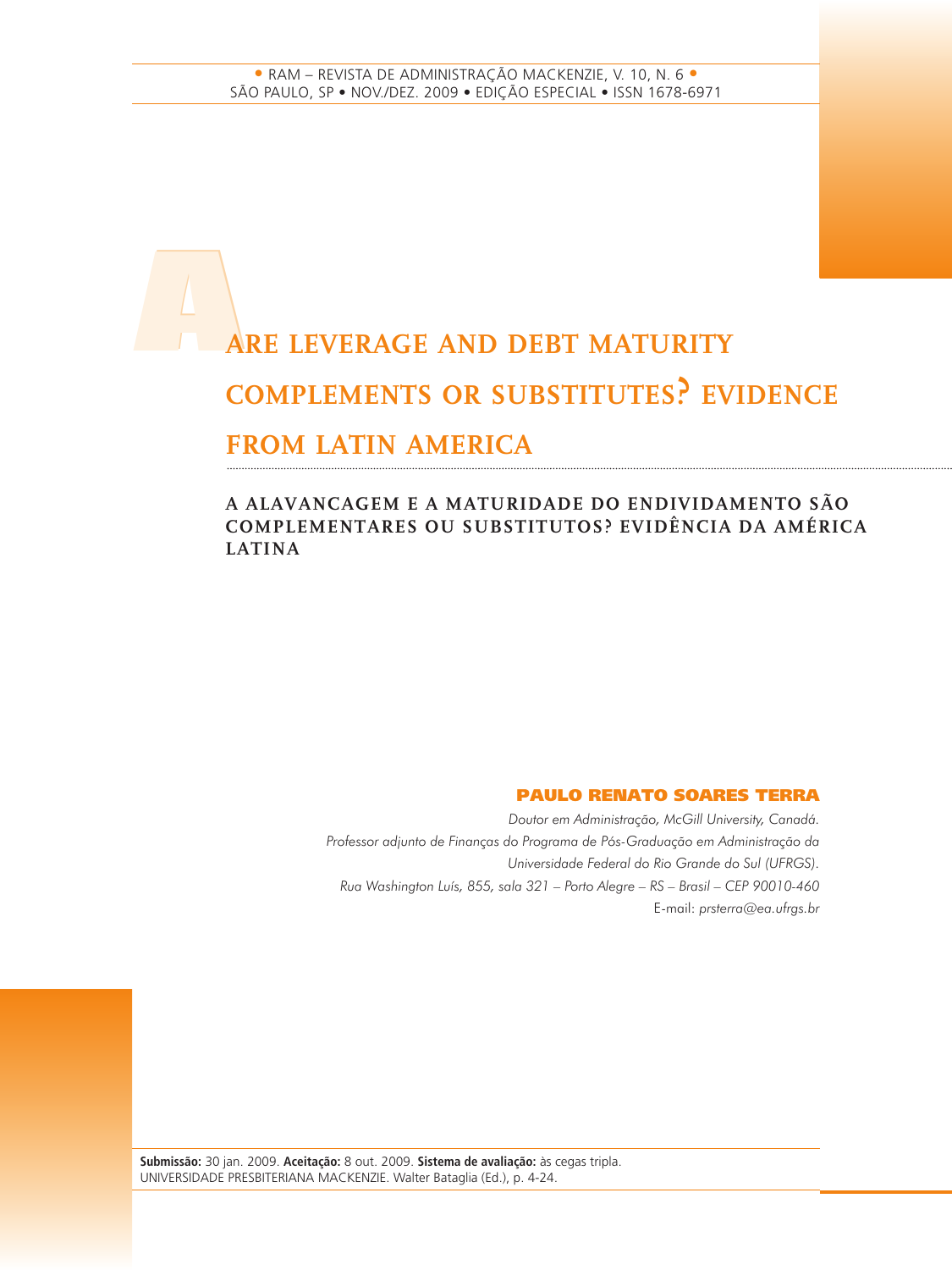# **ABSTRACT**

The aim of this paper is to investigate the choice between debt and equity simultaneously with the decision between short- and long-term debt for a large sample of emerging markets from Latin America. In order to do this, we test a model (BARCLAY; MARX; SMITH JR., 2003) of joint capital structure and debt maturity determination for a sample of 986 firms from Latin America in the period 1990- 2002, employing the Generalized Method of Moments on a system of equations. The empirical results support three main findings. First, capital structure and debt maturity are financial policy complements in Latin America. Second, there is a substantial dynamic component in the determination of debt maturity that has been neglected by previous research. Finally, firms face moderate adjustment costs towards their optimal maturity. Results are robust to variation in sample composition in terms or countries, industries, and years.

# **KEYWORDS**

Capital structure; Debt maturity; Trade-off, Dynamic panel data analysis; Latin America.

# **RESUMO**

O objetivo deste artigo é investigar a decisão entre dívida e capital próprio simultaneamente com a decisão entre endividamento de curto e longo prazos para uma grande amostra de mercados emergentes da América Latina. Para tanto, testa-se um modelo (BARCLAY; MARX; SMITH JR., 2003) de determinação conjunta da estrutura de capital e da maturidade do endividamento para uma amostra de 986 empresas da América Latina no período 1990-2002, empregando-se o método dos momentos generalizados num sistema de equações. Os resultados empíricos apoiam três resultados principais. Primeiro, o grau de endividamento e a sua maturidade são políticas financeiras complementares na América Latina. Segun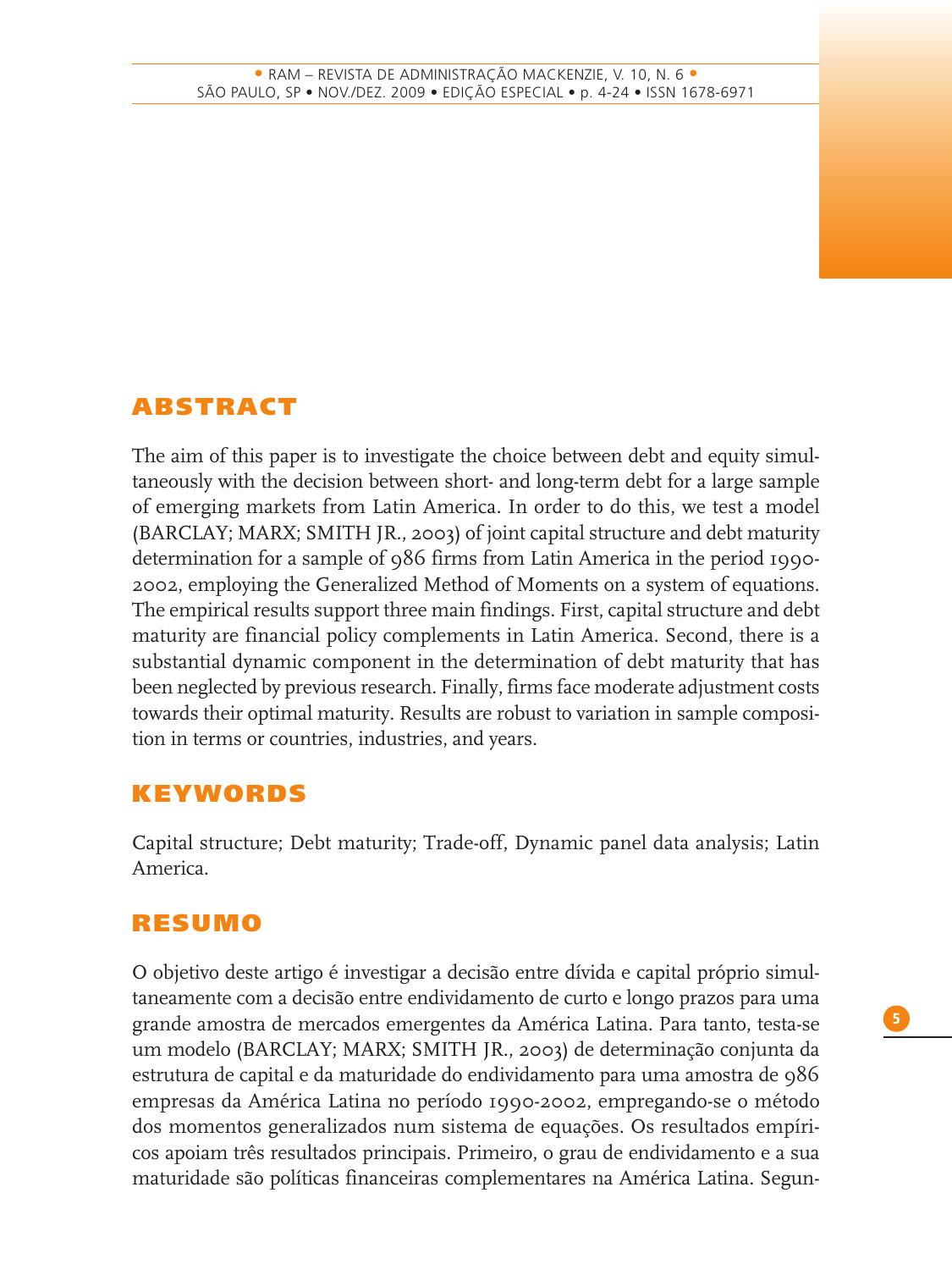do, há um componente dinâmico substancial na determinação da maturidade do endividamento que tem sido negligenciado por pesquisas anteriores. Finalmente, as empresas enfrentam moderados custos de ajuste em direção à sua maturidade ótima de endividamento. Os resultados são robustos à variação na composição da amostra em termos de países, setores e anos.

# **PALAVRAS-CHAVE**

Estrutura de capital; Maturidade da dívida; *Trade-off*; Análise dinâmica de dados em painel; América Latina.

# **1 INTRODUCTION**

Since the breakthrough work of Modigliani and Miller (1958, henceforth MM) on capital structure, corporate financial theory has furthered our understanding of a range of financial decisions: the choice between debt and equity, the design of a payout policy, the use of convertible instruments, and the management of financial risks, among others. In their influential paper and the ones that followed (MILLER; MODIGLIANI, 1961; MODIGLIANI; MILLER, 1963; MILLER, 1977), these authors laid down the conditions under which the firm would be largely indifferent to the sources of its financing. In the fifty years that followed the publication of their work, several papers have explored both theoretically and empirically the implications of their famous Propositions I, II and III. Capital structure and dividend policy are perhaps the most studied issues in corporate finance. Much less attention however has been devoted to the maturity structure of the firm's financing. Moreover, most of the theoretical and empirical work so far has focused on a single decision at a time. That is, each financial decision is taken as independent of the other decisions. It may be the case that some of these decisions are not independent but actually *complements* or *substitutes* among each other. If that is the case, we must investigate whether there is interdependence among them or not.

This paper contributes to the existing body of knowledge in several ways. First, we test the Barclay, Marx, and Smith Jr.'s (2003) model of joint capital structure and debt maturity determination in a multi-country framework, in an attempt to understand country-specific differences. We focus on a sample of developing countries that have so far been ignored in empirical studies. To our knowledge, this is the first attempt in the literature to investigate such problem in a multi-country emerging market sample. Moreover, we do so by employing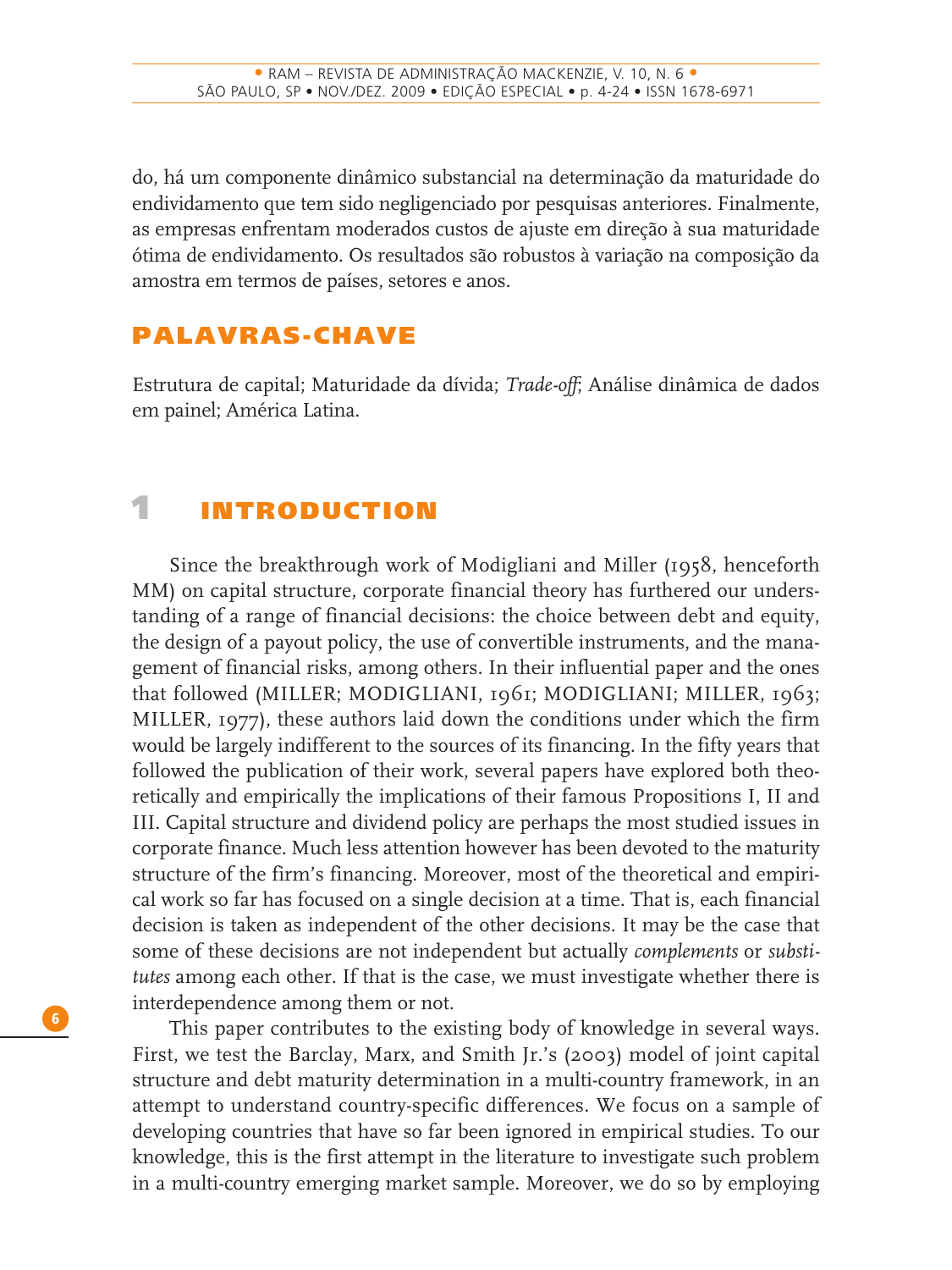empirical techniques that account properly for cross-section and time series variation. Also, we model dynamic effects that have not been considered in the original research.

Our main findings suggest that there is a substantial dynamic component in the determination of a firm's maturity structure, which has been ignored by previous research. Moreover, our results suggest that capital structure and debt maturity are policy complements in Latin America, an empirical finding that contradicts Barclay, Marx, and Smith Jr.'s (2003) theoretical prediction. The study also finds that firms face moderate adjustment costs towards its optimal policies.

The remaining of the paper is organized as follow: the next section lays down the theoretical underpinnings of the joint capital structure/debt maturity decision. Section 3 presents the data sources, the variables, the model, describes the sample, and the empirical techniques. Section 4 presents and discusses the findings. The last section summarizes the results and concludes the paper.

# **2 THEORETICAL FRAMEWORK AND PREVIOUS EMPIRICAL EVIDENCE**

Theoretical explanations for the choice of corporate debt maturity are already implied in MM's original paper, but are eventually formalized by Stiglitz (1974). MM's paper does not consider a multi-period setting, and Stiglitz (1974) provides a rigorous analysis of their model in such circumstances. His conclusions are that, under a fairly general set of conditions (absence of taxation, transaction costs, bankruptcy costs, and other market frictions) the maturity choice of the firm is irrelevant, just as MM's findings regarding the firm's leverage ratio under the same conditions. Of course, once one departs from the ideal world of the financial economists<sup>1</sup>, such frictions matter, and therefore the maturity decision would influence the firm's valuation just as would the set of other financial policies. A large family of hypotheses explores the tax-based, bankruptcy costs, and transaction costs approaches in order to offer an explanation for the maturity choice.

Barclay, Marx, and Smith Jr. (2003) propose the requirements for a theory of financial policy to have testable implications. The authors focus their work on the choice between leverage and maturity. They develop their model from the argument that a firm chooses leverage and debt maturity to maximize its value given a set of exogenous firm characteristics such as its investment opportunity

<sup>1</sup> In Merton Miller's own words (ROSS, WESTERFIELD; JAFFE, 2002, p. 401).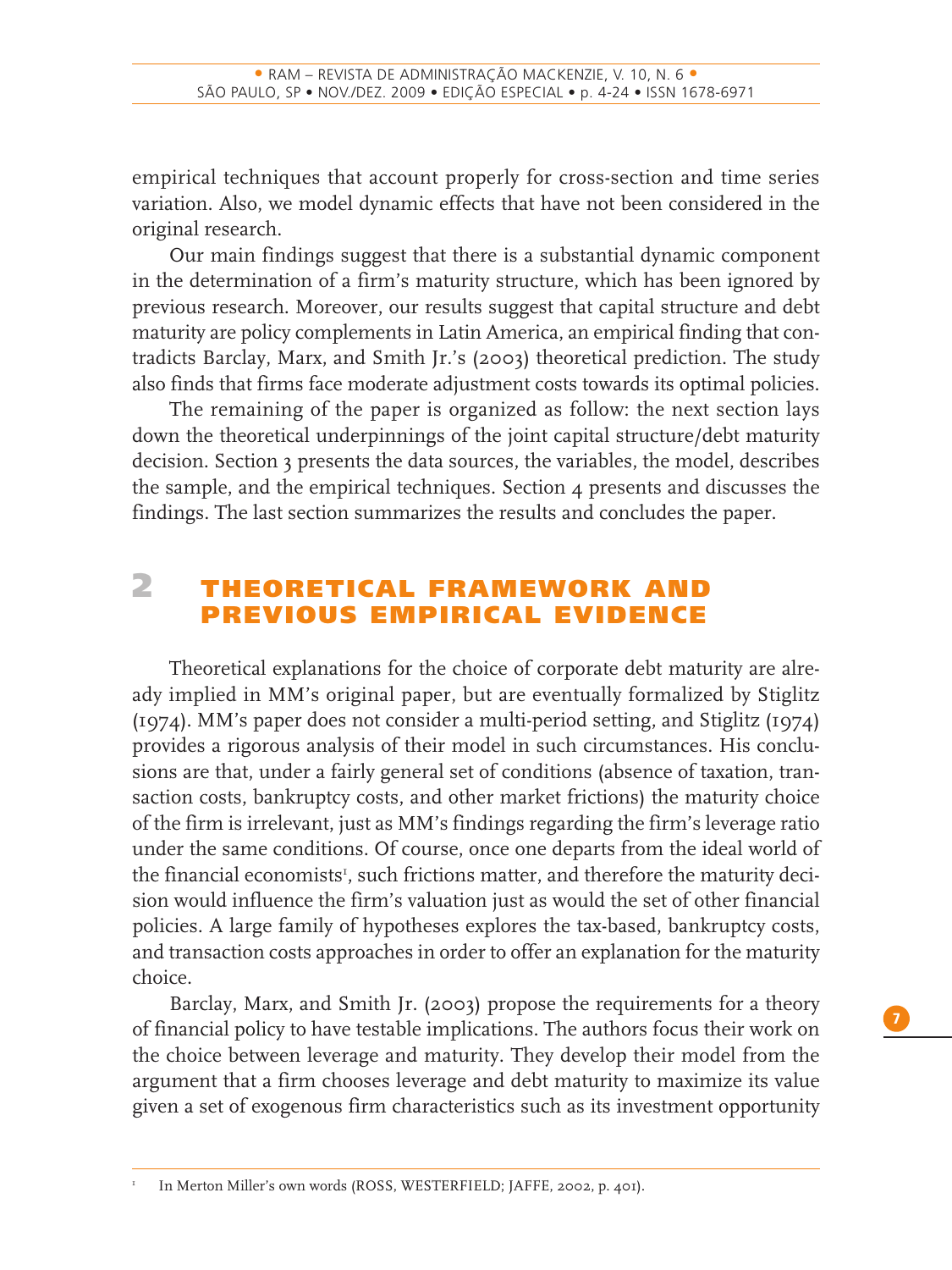set and regulatory status. In order to obtain unambiguous predictions in reduced form equations, the value functions must have monotone comparative statics, which is guaranteed only if particular properties are satisfied (single-crossing and quasi-supermodularity).

The term "single crossing" is used because the objective function crosses zero only once (and only from below) when this condition holds (MILGROM; SHANNON, 1994). Milgrom and Shannon (1994) remark that not only is the single crossing property a condition describing the relationship between the choice variables and the parameters, but it is also an *ordinal* condition. Simply put, "the single crossing property says that, if a given increase in the decision variable is profitable when the parameter is low, the same increase will continue to be profitable when the parameter is high" (AMIR, 2005, p. 636). Moreover,

[...] quasi-supermodularity expresses a weak kind of complementarity between the choice variables; if an increase in some subset of the choice variables is desirable at some level of the remaining choice variables, it will remain desirable as the remaining variables also increase (MILGROM; SHANNON, 1994, p. 162).

Thus, single crossing is a weaker property than quasi-supermodularity. Barclay, Marx, and Smith Jr. (2003) show that, for the leverage-maturity problem, the single crossing property holds, but the quasi-supermodularity one does not. The practical implication is that leverage and debt maturity are likely to be *substitute* policies instead of *complementary* ones. Complementarity can be defined as mutually reinforcing increases in the case of multiple endogenous variables (AMIR, 2005), while substitutability can be defined as increases in one of the endogenous variables replaces increases in other endogenous variables. In other words, firms facing restrictions in their level of leverage (e.g. borrowing restrictions) may make up for it by extending the maturity of their debt and vice-versa.

Barclay, Marx, and Smith Jr. (2003) illustrate their point empirically using data from 5,765 industrial firms in the United States from 1980 to 1999. Besides endogenous variables for capital structure and debt maturity, the authors employ exogenous variables such as growth opportunities, industry regulation, firm size, profitability, tangibility, asset maturity, average tax rate, net-operating loss carryforwards, and a dummy variable for firms with commercial paper programs. Their empirical analysis suggests that capital structure and debt maturity are substitutes in addressing financial problems of the firms although the authors have faced several difficulties in correctly identifying the leverage equation.

Even though capital structure is one of the most scrutinized subjects in the finance literature, fewer studies investigate debt maturity – even less so in an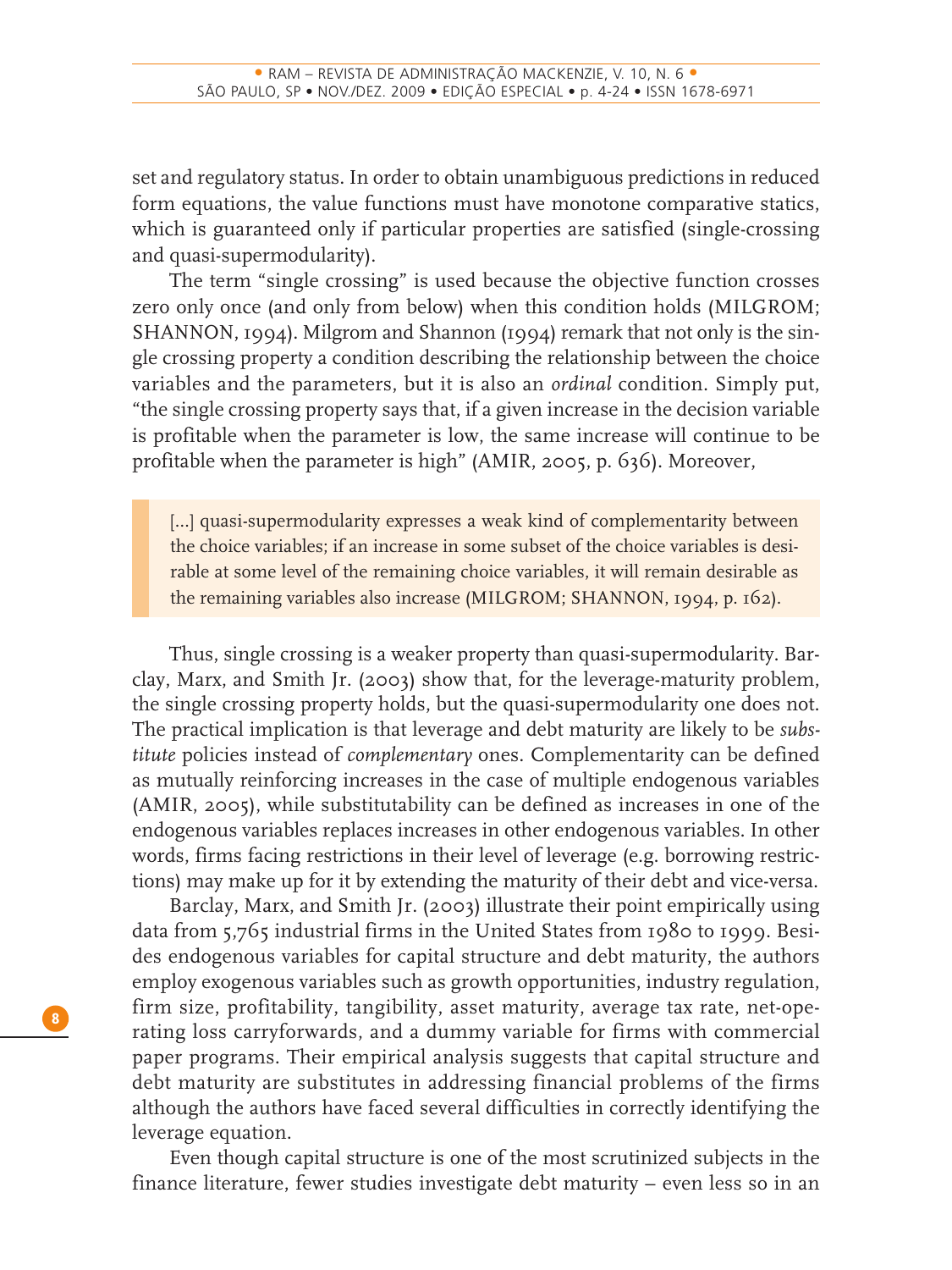international setting. Antoniou, Guney, and Paudyal (2006) study the determinants of debt maturity for a sample of 358 French, 582 German, and 2,423 British non-financial firms and find that debt maturity depends on both firm-specific and country-specific factors, opening the question of the degree of influence of each group of factors on the maturity structure. Larger sets of countries are studied by Demirgüç-Kunt and Maksimovic (1999) who explored the hypothesis that the financial development of a country determines the maturity of its firms' debt. The authors investigate 9,649 non-financial firms from 30 countries including developing ones in the period 1980-1991. They find support for the hypothesis that legal and institutional differences among countries explain a large part of the leverage and debt maturity choices of firms. Fan, Titman, and Twite (2008) also study the subject for 11 industries in 39 countries in the period 1991-2006. Their results largely support Demirgüç-Kunt and Maksimovic (1999) findings.

To the best of our knowledge, so far, the only study that focused specifically on developing countries is Erol (2004), who analyzed the strategic content of debt maturity in a sample of 15 manufacturing sectors from Turkey during the period 1990-2000. The author's findings are that long-term debt is strategic while short-term debt, despite being devoid of strategic content, is associated with financial constraint. Erol (2004), however, limits his analysis to a single emerging market.

Besides most of previous empirical studies having neglected multi-country emerging markets samples, one criticism that may be raised against Barclay, Marx, and Smith Jr.'s (2003) paper is that it ignores the effect that lagged leverage and maturity may have on the determination of the contemporaneous endogenous variables. As a matter of fact, it is likely that the change in a firm's capital structure and debt maturity is somewhat rigid and by no means costless. If that is the case, the previous period's level of debt and maturity is a relevant variable in the firm's choice today. These are particular aspects that we intend to improve in the empirical analysis that follows. In the next section, we describe the methods, variables, and data we employ in order to investigate the joint capital structure debt maturity decision of non-financial firms in the seven biggest economies of Latin America.

# **3 DATA, VARIABLES, MODEL, AND EMPIRICAL METHODS**

### **3.1 DATA AND VARIABLES**

Our choice of countries for this study focused in emerging markets that have gone through substantial structural changes in the past couple of decades. Latin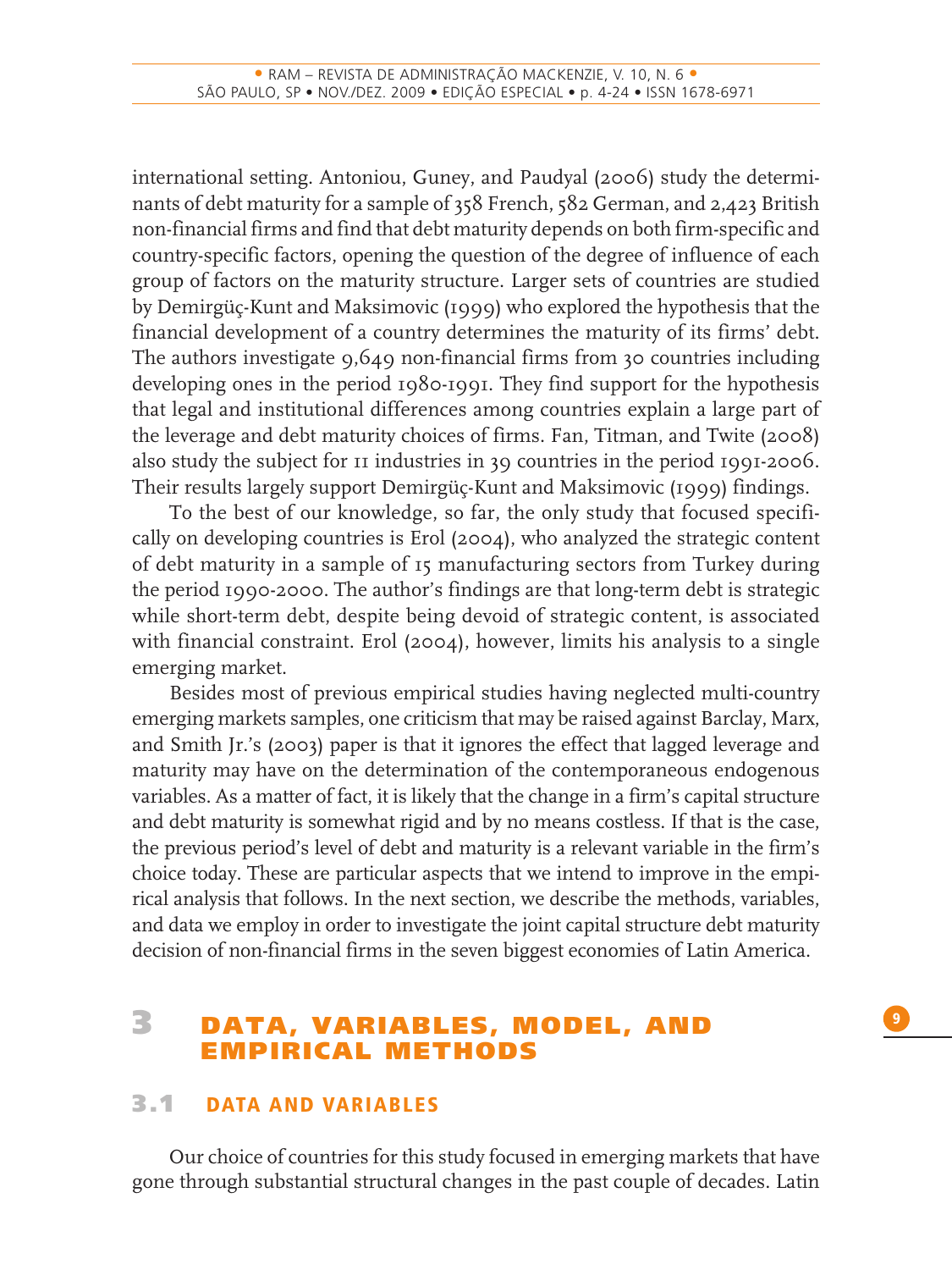America has experienced hyperinflation and economic instability over the 1980s and profound economic reforms in the 1990s, including extensive privatization programs.

The primary data sources are from the Economática Pro© database for Latin American countries (ECONOMÁTICA, 2003). Only listed firms are included in the sample. Observations are yearly during the period 1990-2002 the level of analysis is each firm. The database contains 1,242 firms over the period covered. Firms from the financial industry were excluded as well as firms with missing data for key variables. Thus, the final sample contains 986 firms and 13,490 observations from Latin America. In order to reduce the survival bias, firms are allowed to leave and enter the dataset over time. Firms are classified in 19 industry sectors, according to their primary NAICS codes. Panel A of Table 1 presents the distribution of firms and observations by country. We highlight the share of Brazilian firms in the sample, making up more than 40% of the firms and slightly less of the observations. In the other extreme is Venezuela, with only 28 firms in the sample and less than 3% of the observations.

| <b>SUMMARY STATISTICS FOR ENDOGENOUS VARIABLES*</b> |              |       |  |  |  |  |
|-----------------------------------------------------|--------------|-------|--|--|--|--|
| PANEL A: FIRMS BY COUNTRY                           |              |       |  |  |  |  |
| <b>COUNTRIES</b>                                    | <b>FIRMS</b> | $\%$  |  |  |  |  |
| Argentina                                           | 76           | 7.7   |  |  |  |  |
| <b>Brazil</b>                                       | 395          | 40.1  |  |  |  |  |
| Chile                                               | 169          | 17.1  |  |  |  |  |
| Colombia                                            | 47           | 4.8   |  |  |  |  |
| <b>Mexico</b>                                       | 145          | 14.7  |  |  |  |  |
| Peru                                                | 126          | 12.8  |  |  |  |  |
| Venezuela                                           | 28           | 2.8   |  |  |  |  |
| <b>Latin America</b>                                | 986          | 100.0 |  |  |  |  |

**TABLE 1**

(continue)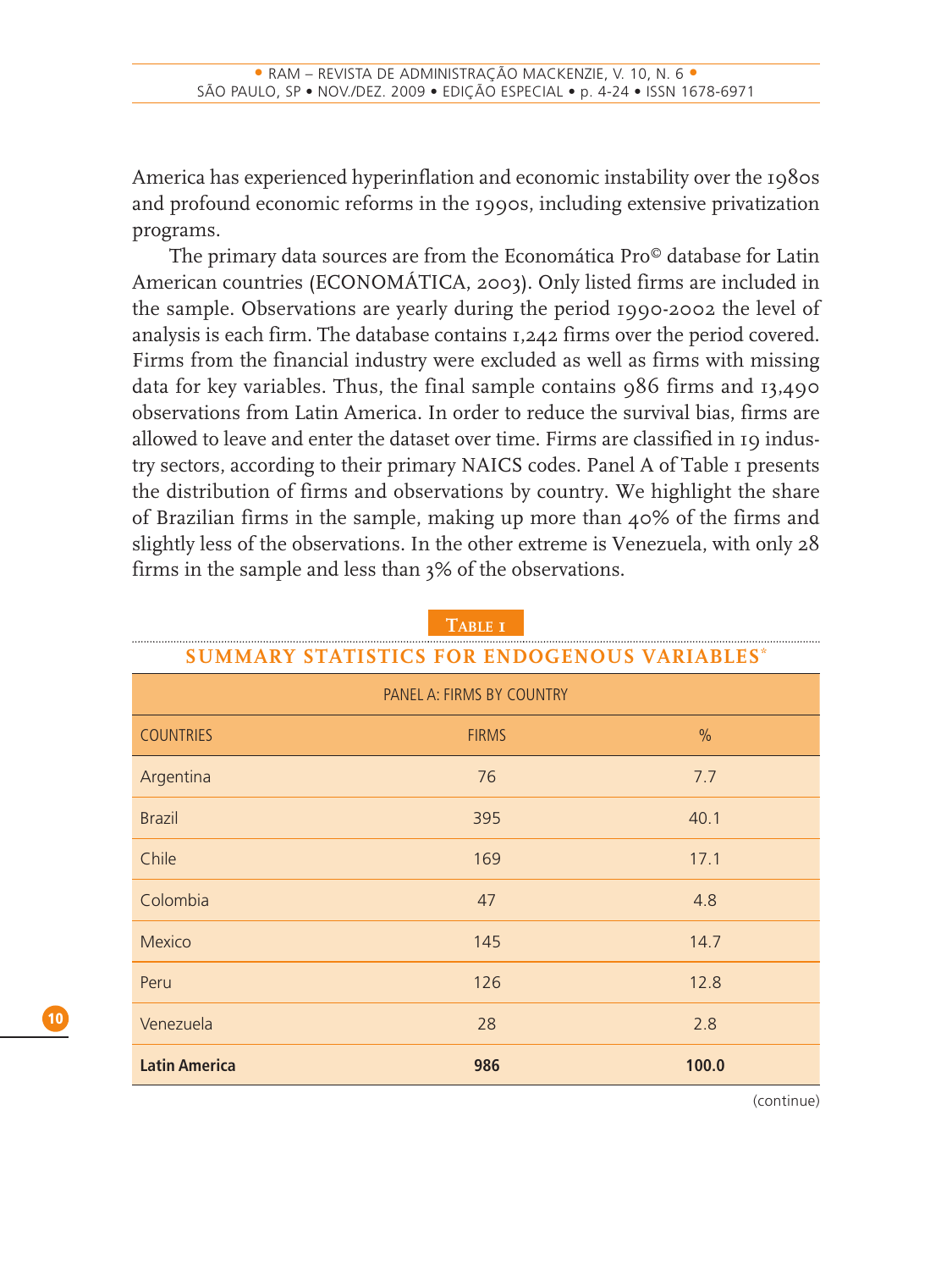| <b>IADLE I (CONTINUATION)</b>                       |      |             |           |      |                 |           |  |  |
|-----------------------------------------------------|------|-------------|-----------|------|-----------------|-----------|--|--|
| <b>SUMMARY STATISTICS FOR ENDOGENOUS VARIABLES*</b> |      |             |           |      |                 |           |  |  |
| PANEL B: DESCRIPTIVE STATISTICS BY COUNTRY          |      |             |           |      |                 |           |  |  |
| <b>COUNTRIES</b>                                    |      | LEVERAGE    |           |      | <b>MATURITY</b> |           |  |  |
|                                                     | OBS. | <b>MEAN</b> | STD. DEV. | OBS. | <b>MEAN</b>     | STD. DEV. |  |  |
| Argentina                                           | 614  | 0.9552      | 6.7349    | 538  | 0.4184          | 0.3283    |  |  |
| <b>Brazil</b>                                       | 3270 | 1.6999      | 15.1451   | 2850 | 0.4645          | 0.3078    |  |  |
| Chile                                               | 1742 | 0.3266      | 0.6098    | 1518 | 0.4997          | 0.3540    |  |  |
| Colombia                                            | 280  | 0.4687      | 1.7781    | 241  | 0.4617          | 0.3410    |  |  |
| Mexico                                              | 1324 | 0.6869      | 1.2427    | 1204 | 0.5431          | 0.3227    |  |  |
| Peru                                                | 1012 | 1 0447      | 19.5014   | 142  | 0.4012          | 0.3392    |  |  |
| Venezuela                                           | 175  | 0.2757      | 0.3367    | 146  | 0.4292          | 0.3112    |  |  |
| <b>Latin America</b>                                | 8417 | 1.0527      | 11.7826   | 6639 | 0.4808          | 0.3272    |  |  |

\* The sample consists of 13,490 observations for firms of Argentina, Brazil, Chile, Colombia, Mexico, Peru and Venezuela (ECONOMÁTICA, 2003) over the period 1990-2002. *Leverage* is calculated as the book value of long-term debt over book value of equity. *Maturity* is the book value of long-term financial debt over book value of short-term loans plus book value of long-term financial debt. "Latin America" refers to the pooling together of all firm-level data for Argentina, Brazil, Chile, Colombia, Mexico, Peru, and Venezuela.

#### Source: Elaborated by the author.

The endogenous variables are proxies of the leverage and maturity of debt carried by each firm measured as follows: Long-Term Book Debt over Book Equity, i.e., the debt-to-equity ratio ("Leverage"), and Long-Term Financial Debt over Short-Term Loans plus Long-Term Financial Debt ("Maturity").

Panel B of Table 1 shows the summary statistics for *Leverage* and *Maturity* variables, respectively. Brazil has the most leveraged firms in average, while Venezuelan firms are the least indebted ones in the sample. The high variation of the debt-to-equity ratios of Peruvian firms stands out. Maturities, on the other hand, are much more homogeneous both within and across countries. Mexico presents firms with longer debt maturities while Peru has the shortest ones.

Firm-specific determinant factors for the debt maturity structure are chosen from those often suggested in the literature. The set of firm-specific explanatory variables consists of the following: size, growth opportunities, profitability, business risk, liquidity, tangibility, tax effects, and a dummy variable to control for regulated industries. The measurement of such variables is presented in Picture 1, and it is standard in the extant literature.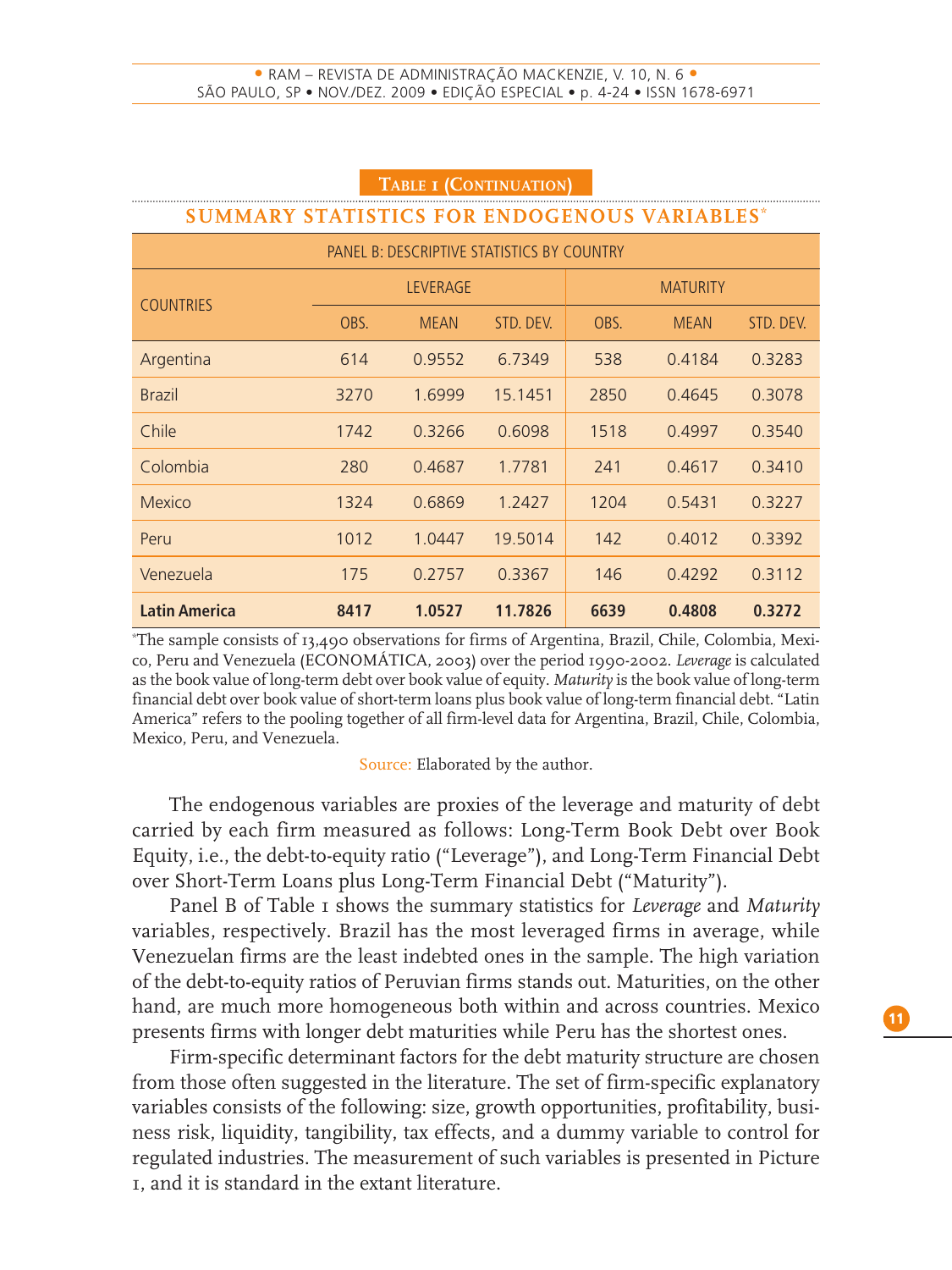#### **PICTURE 1**

#### **DEFINITION OF EXOGENOUS VARIABLES**

| <b>VARIABLE</b>         | DEFINITION                                                                                                                                                               |
|-------------------------|--------------------------------------------------------------------------------------------------------------------------------------------------------------------------|
| <b>Size</b>             | Natural Logarithm of Sales                                                                                                                                               |
| Growth Opportunities    | (Book Liabilities + Market Capitalization) $\div$ Total Book Assets                                                                                                      |
| Profitability           | Operating Income $\div$ Total Book Assets                                                                                                                                |
| <b>Business Risk</b>    | Sales $\div$ Operating Income                                                                                                                                            |
| Liquidity               | Current Assets ÷ Current Liabilities                                                                                                                                     |
| Tangibility             | Net Fixed Assets : Total Book Assets                                                                                                                                     |
| <b>Tax Effects</b>      | Taxes Due $\div$ Earnings Before Taxes                                                                                                                                   |
| <b>Regulation Dummy</b> | 1 if firm belongs to the following industries: Construction, Electricity,<br>Gas and Oil, Mining, Telecommunications, and Transport and<br>Logistics, and zero otherwise |

\* Exogenous variables are computed based in accounting and stock market data provided by the Economática Pro© database (2003) over the period 1990-2002.

Source: Elaborated by the author.

Table 2 reports summary statistics for the exogenous variables of Latin American firms. Inspecting the table, we can conclude that Argentine firms are the most profitable and have the lower risk $^{\circ}$  but are the least liquid; Brazilian firms are the most heavily taxed of the continent; Chilean firms are the most valuable in the market; Colombia have the riskier and the least profitable firms, and those with less tangible assets; Mexican firms are bigger and more liquid, but have the lowest average taxation; Peruvian firms are the smallest, Venezuela have firms with more tangible assets but the least valuable. Overall, standard deviations of such variables at the firm level are very high both within and across countries.

Finally, we also define a dummy variable to control for regulated industries. This variable assumes the value of 1 if the firm's main industrial activity belongs to one of the following industries: Construction, Electricity, Gas and Oil, Mining, Telecommunications, and Transport and Logistics. These industries are subject to closer government scrutiny even when pursued solely by private enterprises, and are submitted to stricter regulations than other activities.

<sup>2</sup> Notice that our sample period ends in 2002, before the meltdown of the Argentine currency board regime and the ensuing economic crisis.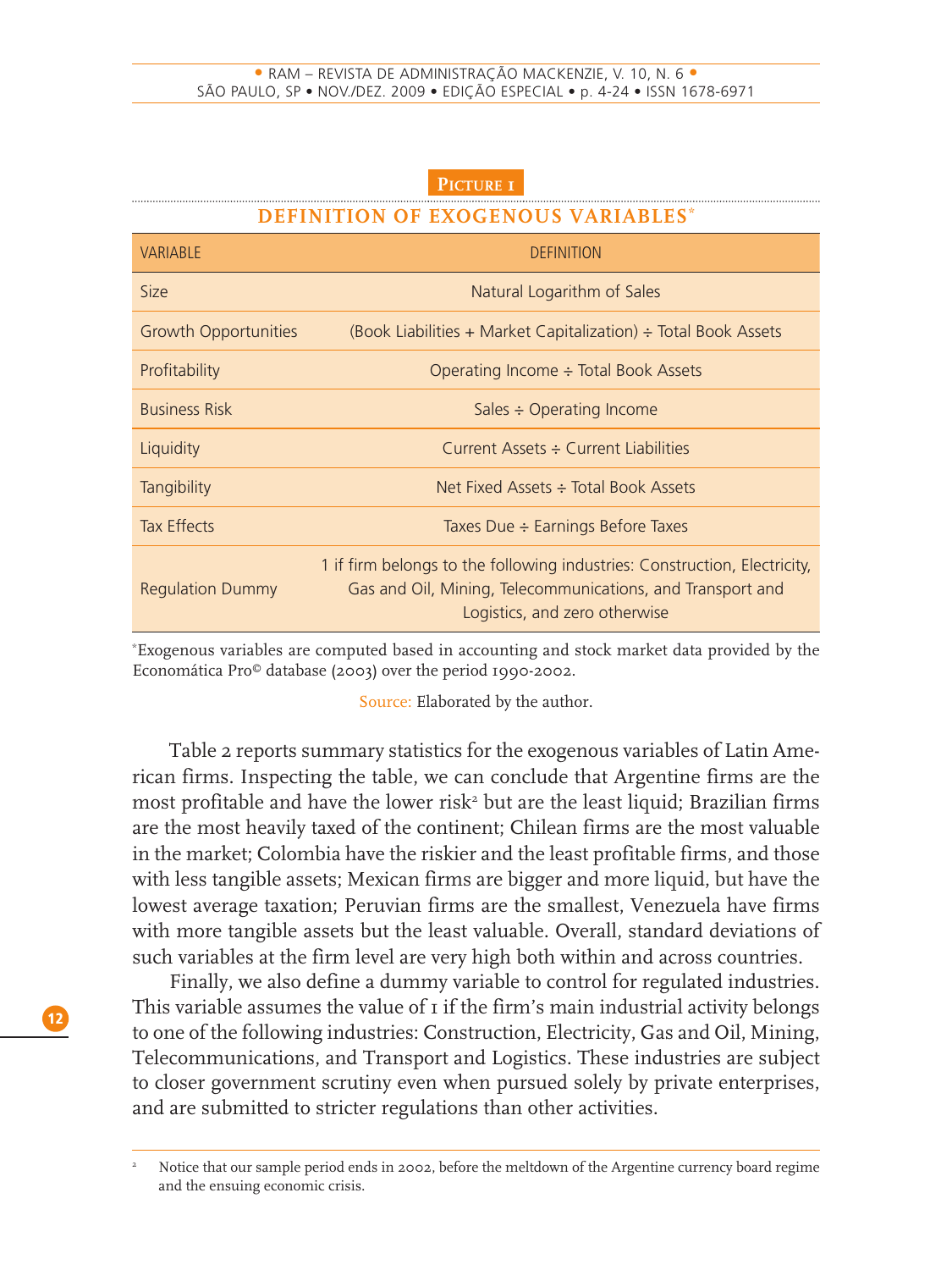| <b>SUMMARY STATISTICS FOR EXPLANATORY VARIABLES*</b> |      |                  |                       |      |                               |                       |      |              |                       |      |                      |                  |
|------------------------------------------------------|------|------------------|-----------------------|------|-------------------------------|-----------------------|------|--------------|-----------------------|------|----------------------|------------------|
| <b>COUNTRIES</b>                                     |      | <b>ARGENTINA</b> |                       |      | <b>CHILE</b><br><b>BRAZIL</b> |                       |      | COLOMBIA     |                       |      |                      |                  |
| <b>VARIABLES</b>                                     | OBS. | <b>MEAN</b>      | STD. DEV              | OBS. | <b>MEAN</b>                   | STD. DEV              | OBS. | <b>MEAN</b>  | STD, DEV              | OBS. | <b>MEAN</b>          | STD. DEV         |
| Size                                                 | 582  | 11.3880          | 1.8235                |      | 2896 11.5804                  | 1.8322                |      | 1580 10.2488 | 1.8960                | 297  | 11.0402              | 1.5650           |
| Growth<br>Opportunities                              | 497  | 0.9887           | 0.4354                |      | 2813 0.8115                   | 0.4786                |      | 1320 2.1829  | 8.6707                | 201  | 0.8253               | 0.4274           |
| Profitability                                        | 614  | 0.3538           | 0.0711                |      | 3262 0.0308                   | 0.8922                |      | 1748 0.05872 | 0.1025                | 287  | 0.0303               | 0.0781           |
| <b>Business Risk</b>                                 | 594  | 0.8755           | 155.6350              | 3253 | 1.2234                        | 155.8223              |      |              | 1633 12.7145 125.3976 | 286  |                      | 31.1815 725.7262 |
| Liquidity                                            | 614  | 1.6938           | 2.7358                |      | 3263 2.5267                   | 22.5466               | 1738 | 5.0646       | 43.2245               | 281  | 1.6976               | 1.1712           |
| Tangibility                                          | 597  | 0.4597           | 0.2619                | 3265 | 0.3578                        | 0.2621                | 1719 | 0.4111       | 0.2879                | 274  | 0.2494               | 0.1894           |
| <b>Tax Effects</b>                                   | 344  | 0.1399           | 1.0425                | 3260 | 0.4042                        | 12.4357               | 1482 | 0.0295       | 0.8842                | 287  | 0.1107               | 1.5110           |
| <b>COUNTRIES</b>                                     |      | <b>MEXICO</b>    |                       |      | <b>PERU</b>                   |                       |      | VENEZUELA    |                       |      | <b>LATIN AMERICA</b> |                  |
| <b>VARIABLES</b>                                     | OBS. | <b>MEAN</b>      | STD. DEV              | OBS. | <b>MEAN</b>                   | STD, DEV              | OBS. | <b>MEAN</b>  | STD, DEV              | OBS. | <b>MEAN</b>          | STD, DEV         |
| Size                                                 |      | 1335 12.2981     | 1.7981                |      | 1005 10.2201                  | 1.2713                | 166  | 10.9196      | 1.8189                |      | 7861 11.2121         | 1.9207           |
| Growth<br>Opportunities                              | 873  | 1.2778           | 0.6577                | 633  | 1.1085                        | 0.7247                | 140  | 0.7463       | 0.3507                | 6477 | 1.1955               | 3.9775           |
| Profitability                                        | 1339 | 0.0756           | 0.7630                |      | 1010 0.0597                   | 0.1178                | 175  | 0.0346       | 0.0659                | 8435 | 0.0475               | 0.0938           |
| <b>Business Risk</b>                                 |      |                  | 1339 16.8693 196.8102 |      |                               | 1006 14.8608 267.0739 | 171  | 2.1902       | 51.4443               |      | 8282 8.7048          | 218,0081         |
| Liquidity                                            | 1340 | 5.2687           | 99.4697               |      | 1012 2.0033                   | 4.2355                | 175  | 2.1203       | 2.8290                | 8423 | 3.3263               | 46.4780          |
| Tangibility                                          | 1340 | 0.5120           | 0.2716                |      | 1012 0.4771                   | 0.2220                | 175  | 0.5355       | 0.2263                | 8382 | 0.4152               | 0.2705           |
| <b>Tax Effects</b>                                   |      |                  | 1339 -4.1846 137.5319 |      | 1009 0.3121                   | 3.9597                | 174  | 0.0971       | 1.5772                |      | 7895 -0.4851         | 57.2277          |

#### **TABLE 2**

\* The sample consists of 13,490 observations for firms of Argentina, Brazil, Chile, Colombia, Mexico, Peru and Venezuela (ECONOMÁTICA, 2003) over the period 1990-2002. *Size* is the natural logarithm of sales. *Growth Opportunities* is equal as the book value of liabilities plus market capitalization over book value of total assets. *Profitability* is equal to operating income over book value of total assets. *Business Risk* is calculated as sales over operating income. *Liquidity* is book value of current assets over book value of current liabilities. *Tangibility* is defined as net fixed assets over book value of total assets. *Tax Effects* is equal to taxes due over earnings before taxes. "Latin America" refers to the pooling together of all firm-level data for Argentina, Brazil, Chile, Colombia, Mexico, Peru, and Venezuela.

Source: Elaborated by the author.

Table 3 presents the correlation matrix for the explanatory variables. Larger firms tend to be more profitable, with more growth opportunities, less liquidity, riskier and with more fixed assets as a proportion of total assets. Correlations are generally low in this sample (maximum of .21 and minimum of –.15), suggesting that the multi-collinearity problems among the explanatory variables should be negligible.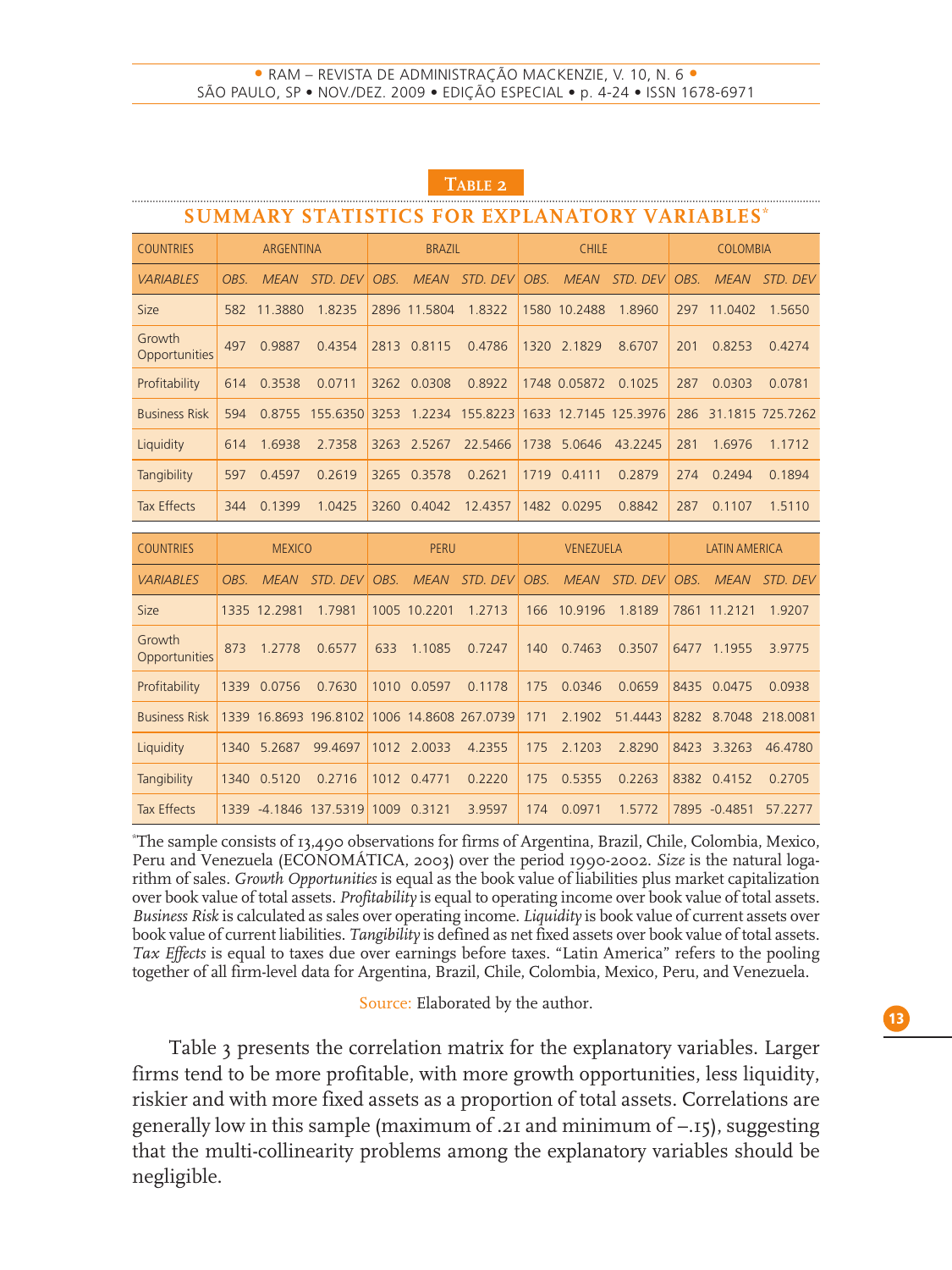| TABLE 3<br><b>CORRELATION MATRICES*</b> |             |                                       |                      |                                |                  |                    |                              |
|-----------------------------------------|-------------|---------------------------------------|----------------------|--------------------------------|------------------|--------------------|------------------------------|
|                                         | <b>SIZE</b> | <b>GROWTH</b><br><b>OPPORTUNITIES</b> | <b>PROFITABILITY</b> | <b>BUSINESS</b><br><b>RISK</b> | <b>LIQUIDITY</b> | <b>TANGIBILITY</b> | <b>TAX</b><br><b>EFFECTS</b> |
| <b>Size</b>                             | 1.0000      |                                       |                      |                                |                  |                    |                              |
| Growth<br>Opportunities                 | 0.0696      | 1.0000                                |                      |                                |                  |                    |                              |
| Profitability                           | 0.2085      | 0.0233                                | 1.0000               |                                |                  |                    |                              |
| <b>Business Risk</b>                    | 0.0116      | $-0.0016$                             | 0.0110               | 1.0000                         |                  |                    |                              |
| Liquidity                               | $-0,0060$   | $-0,0243$                             | $-0.0177$            | $-0.1498$                      | 1.0000           |                    |                              |
| Tangibility                             | 0.1652      | 0.0568                                | 0.1169               | 0.0070                         | $-0.0505$        | 1.0000             |                              |
| <b>Tax Effects</b>                      | $-0.0200$   | $-0.0008$                             | 0.0039               | $-0.0028$                      | 0.0003           | $-0.0028$          | 1.0000                       |

\*The table presents the correlation matrix for firms in Latin America, and refers to the pooling together of all firm-level data for Argentina, Brazil, Chile, Colombia, Mexico, Peru, and Venezuela in the period 1990-2002.

Source: Elaborated by the author.

#### **3.2 MODEL AND EMPIRICAL METHODS**

We specify the model as the following general (static) panel data model:

$$
Leverage_{it} = \beta_i + \beta_t + \sum_{k=1}^{K} \beta_k Y_{it} + \sum_{l=K+1}^{L} \beta_l Z_{it} + \eta_i + \varepsilon_{it}
$$
  
\n
$$
Maturity_{it} = \gamma_i + \gamma_t + \sum_{k=1}^{K} \gamma_k Y_{it} + \sum_{l=K+1}^{L} \gamma_l Z_{it} + \omega_i + \upsilon_{it}
$$
 (Eq. 1)

Where *Leverage<sub>it</sub>* and *Maturity<sub>it</sub>* are the endogenous variables (the *i*<sup>th</sup>-firm leverage and maturity ratios on the  $t^{\text{th}}$ -period),  $Y_{it}$  are the *K* firm-specific explanatory variables, (including industry dummies in the simple pooling and randomeffects models),  $Z_{it}$  is the matrix of *L* country dummies (in the simple pooling and random-effects models),  $\beta_i$  and  $\gamma_i$  are the firm-specific intercepts in the fixedeffects model,  $\beta_t$  and  $\gamma_t$  are period-specific intercepts,  $\beta_k$ ,  $\beta_l$ ,  $\gamma_k$  and  $\gamma_l$  are the exogenous variables coefficients to be estimated,  $\eta_i$  and  $\omega_i$  are the firm-specific error terms in the random-effects model, and  $\varepsilon_{it}$  and  $v_{it}$  are the error terms.

Preliminary runs of the fixed-effects model of Eq. 1 revealed a substantial presence of autocorrelation in the residuals. This finding raises the question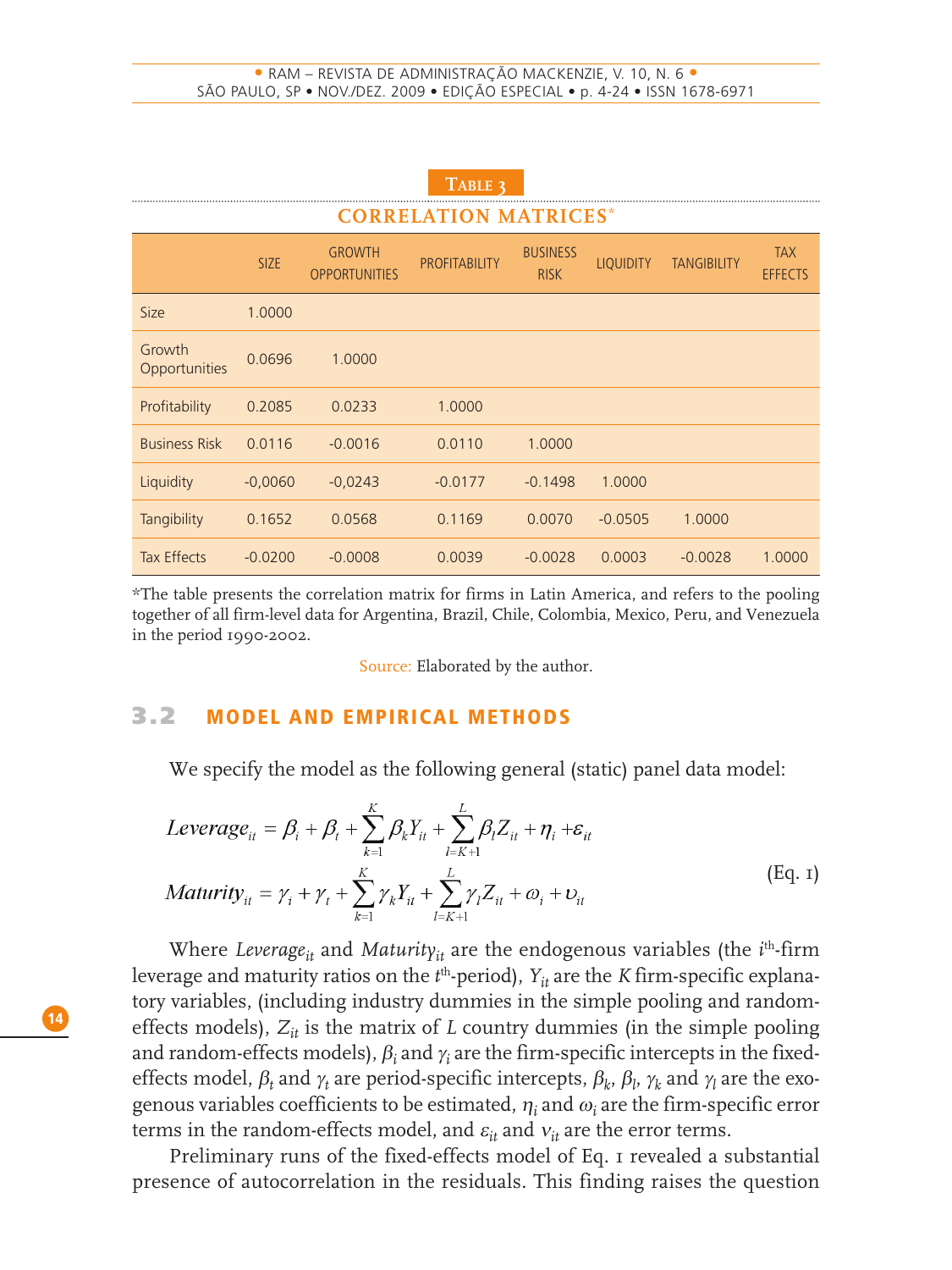that the debt policy of the firm may be dynamic, i.e., current leverage and maturity may depend on past leverage and maturity. Antoniou, Guney, and Paudyal (2006) explicitly model such possibility, and suggest that a dynamic rather than static panel data analysis may be more adequate. The next step then is to test then the lagged endogenous variable is added to Eq. 1, which is then first-differenced yielding the dynamic system below:

$$
\Delta Leverage_{it} = \beta_0 \Delta Leverage_{it-1} + \sum_{k=1}^{K} \beta_k \Delta Y_{it} + \varepsilon_{it}
$$
  
\n
$$
\Delta Matrixity_{it} = \gamma_0 \Delta Matrixity_{it-1} + \sum_{k=1}^{K} \gamma_k \Delta Y_{it} + \nu_{it}
$$
 (Eq. 2)

Where  $\beta_0$  and  $\gamma_0$  are the endogenous variables coefficients to be estimated.

One advantage of this specification is that the rate of adjustment of the firm towards its optimal capital structure and maturity can be estimated respectively as  $\lambda_1 = (I - \beta_0)$  and  $\lambda_2 = (I - \gamma_0)$ . If adjustment costs are high, the rate of adjustment is expected to be small ( $\lambda$  approaching zero), while a very high rate of adjustment  $(\lambda$  approaching one) suggests the presence of negligible adjustment costs.

Estimation of panel data models can be performed by Ordinary Least Squares in the case of simple pooling and fixed-effects formulations and by Generalized Least Squares for the random-effects formulation (HALL; CUMMINS, 1997). However, in the presence of dynamic effects (lagged dependent variable amongst explanatory variables) OLS estimators are biased and inconsistent, and the same occurs with the GLS estimator (BALTAGI, 1995). In order to overcome such problem, Anderson and Hsiao (1981) suggest a first difference transformation to the model so that all variables constant through time for each cross-section unit are wiped out, including the fixed effects intercept. The authors estimate the transformed model with an Instrumental Variable approach. Advancing upon such approach, Arellano and Bond (1991) suggest a two-step estimation procedure using GLS in the first step and then obtaining the optimal Generalized Method of Moments (GMM) estimator in the second step (HANSEN, 1982). Such estimation is convenient because GMM does not require any particular distribution form, solving therefore problems of heteroskedasticity, normality, simultaneity, and measurement errors (ANTONIOU; GUNEY; PAUDYAL, 2006). Also, since GMM is an instrumental variable technique, that employs three-stage estimation in order to obtain the estimates, it is similar to the two-stage approach that Barclay, Marx, and Smith Jr. (2003) employed in their structural equation estimation. Therefore, in this paper we can also estimate the structural equations of leverage and maturity even though they may not have monotone comparative statics.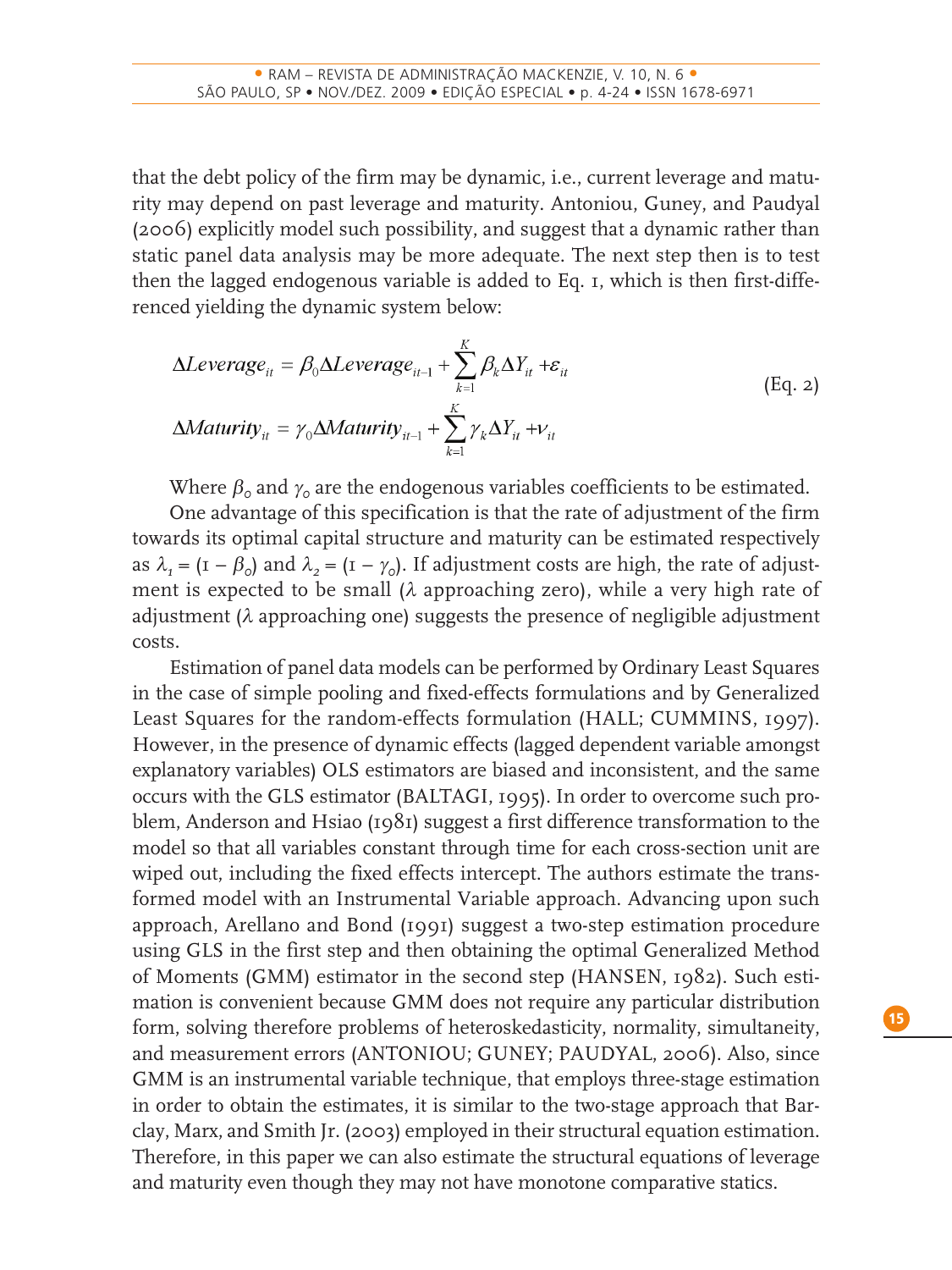# **4 EMP IR ICAL RESULTS**

#### **4.1 PRELIMINARY SPECIFICATION TESTS**

The first step is to determine whether the panel data specification that simply pools together all available data for all firms and time periods is adequate to describe the data3 . As pointed out by Hsiao (1986), simple least squares estimation of pooled cross-section and time series data may be seriously biased4 . The model tested in Eq. 1 includes firm-specific variables described above, as well as country-specific dummy variables. The results in Table 4 strongly reject the single intercept hypothesis.

|                             | TABLE 4         |                              |                 |  |  |  |
|-----------------------------|-----------------|------------------------------|-----------------|--|--|--|
| <b>SPECIFICATION TESTS*</b> |                 |                              |                 |  |  |  |
| PANEL A: F TEST             |                 | <b>PANEL B: HAUSMAN TEST</b> |                 |  |  |  |
| <b>LEVERAGE</b>             | <b>MATURITY</b> | LEVERAGE                     | <b>MATURITY</b> |  |  |  |
| F(714; 3908)                | F(714; 3908)    | $\chi^2(4)$                  | $\chi^2(13)$    |  |  |  |
| $2.0101*$                   | $49446*$        | $101.960*$                   | 16.864          |  |  |  |
| O OOO                       | O 000           | N NOU                        | 0.206           |  |  |  |

\*PANEL A presents the F-Test of a Simple Pooled OLS against a Fixed-Effects Specification. This test statistic is for testing the null hypothesis that firms' intercepts in the basic fixed-effects panel data model are all equal, against the alternative hypothesis that each firm has its own (distinct) intercept. The test assumes identical slopes for all independent variables across all firms, and it is distributed  $F(df_T, df_2)$ . PANEL B presents the Hausman Specification Test of Random-Effects against Fixed-Effects Specification. This test statistic is for testing the null hypothesis of the random-effects specification against the alternative hypothesis of the fixed-effects specification in the basic panel data model, and it is distributed  $\chi^2$ (df). The sample refers to the pooling together of all firm-level data for Argentina, Brazil, Chile, Colombia, Mexico, Peru, and Venezuela. Endogenous Variables: Leverage = Long-Term Book Liabilities ÷ Book Equity; Maturity = Long-Term Debt ÷ Total Debt. *p-values in italic*. \* Significant at the 1% level.

Source: Elaborated by the author.

The next step is to determine which model of variable intercepts across firms better fits the data. Table  $\mu$  also presents the results for a Hausman specification test of random-versus fixed-effects. The test, as suggested by Hsiao (1986, p. 49), is

<sup>3</sup> Such tests are not strictly required to implement the dynamic model, but they are reassuring in that the first differences model is indeed adequate.

<sup>4</sup> Hsiao (1986, p. 6) refers to this as the "heterogeneity bias".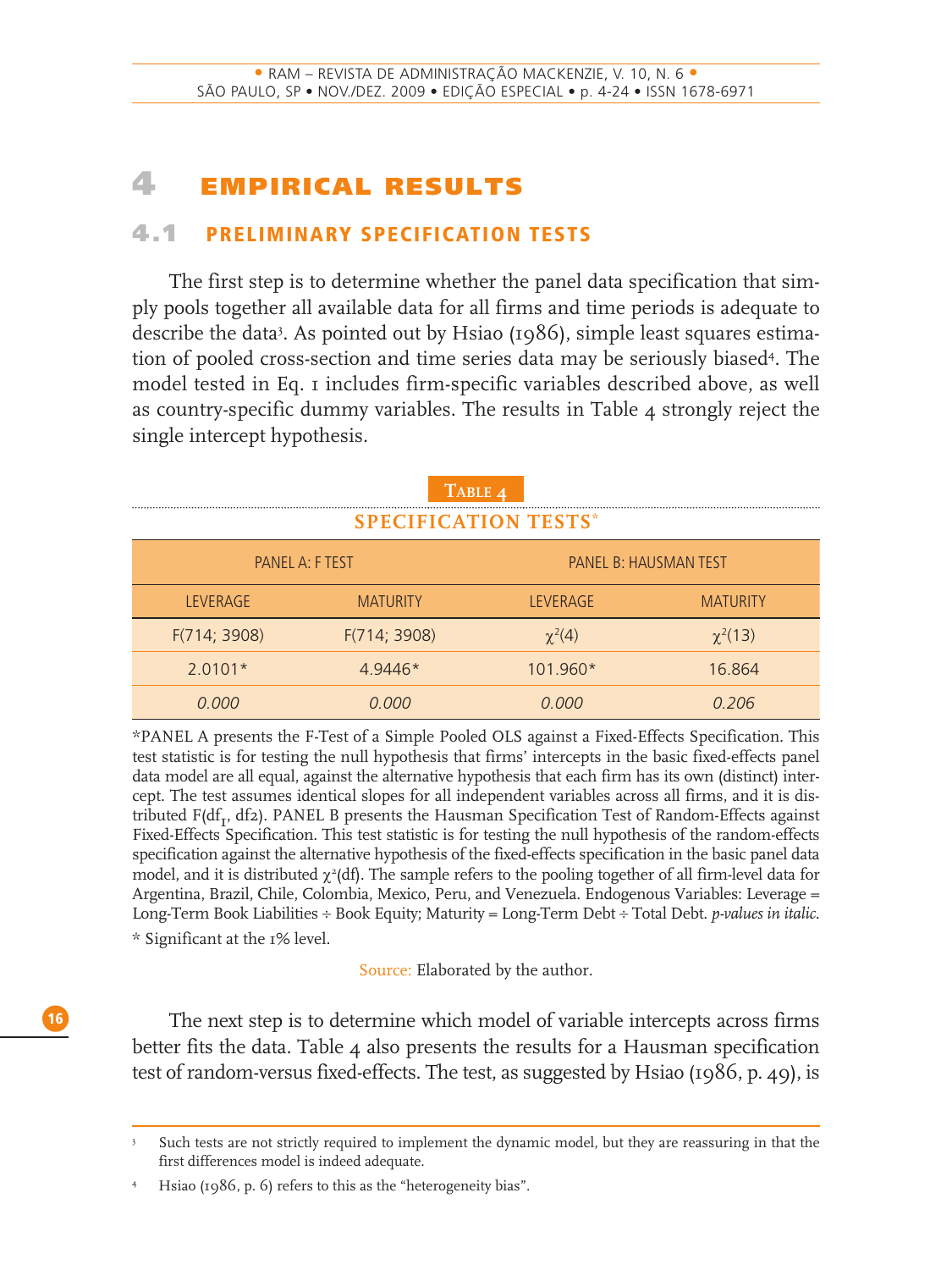particularly appropriate in situations where *N* (the number of cross-sectional units) is large relative to *T* (the number of time periods) – precisely the case of this study. Again, the model in Eq. 1 is employed. The test rejects the random-effects specification for the leverage equation but cannot reject it for the maturity equation.

Given these results, after first differencing Eq. 1, firm-specific intercepts disappear. Random-effects, however, are not likely to disappear with differencing and are incorporated to the general error term in the dynamic model of Eq. 2 in the estimation that follows.

# **4.2 DYNAMIC PANEL DATA ESTIMATION RESULTS**

As mentioned above, usual OLS and GLS estimators are biased and inconsistent when the lagged dependent variable is included in the right-hand side of the panel data model. In order to overcome this problem, GMM estimation is used instead.

The Eq. 2 is then estimated by Generalized Method of Moments (GMM) using as instruments first-order lagged values of the levels<sup>5</sup> of explanatory variables, sector dummies, country dummies, and a constant. Standard errors are heteroskedasticity robust according to the method proposed by White  $(1980)^6$ and are also robust to autocorrelation. Results are reported in Table 5.

| PANEL DATA ANALI SIS OF MATURITI KATIOS FOR LATIN AMERICA |                                 |                           |  |  |  |  |
|-----------------------------------------------------------|---------------------------------|---------------------------|--|--|--|--|
|                                                           | <b>ENDOGENOUS VARIABLES</b>     |                           |  |  |  |  |
| EXPLANATORY VARIABLES V                                   | <b>LEVERAGE</b>                 | <b>MATURITY</b>           |  |  |  |  |
| $\Delta$ Leverage <sub>t</sub>                            |                                 | $***$<br>0.0262<br>6.9861 |  |  |  |  |
| $\Delta$ Maturity <sub>t</sub>                            | $***$<br>15.8237<br>8.9450      |                           |  |  |  |  |
| $\Delta$ Leverage <sub>t-1</sub>                          | 0.3281<br>1.2109                | $-0.0039$<br>$-0.6735$    |  |  |  |  |
| $\Delta$ Maturity <sub>t-1</sub>                          | $***$<br>$-5.8078$<br>$-6.0183$ | $***$<br>0.3679<br>8.8230 |  |  |  |  |

## **TABLE 5 PANEL DATA ANALYSIS OF MATURITY RATIOS FOR LATIN AMERICA\***

(continue)

Given the heterogeneity of the firms in the sample, we anticipate that heteroskedasticity might be a problem.

**17**

<sup>5</sup> As suggested by Arellano (1989).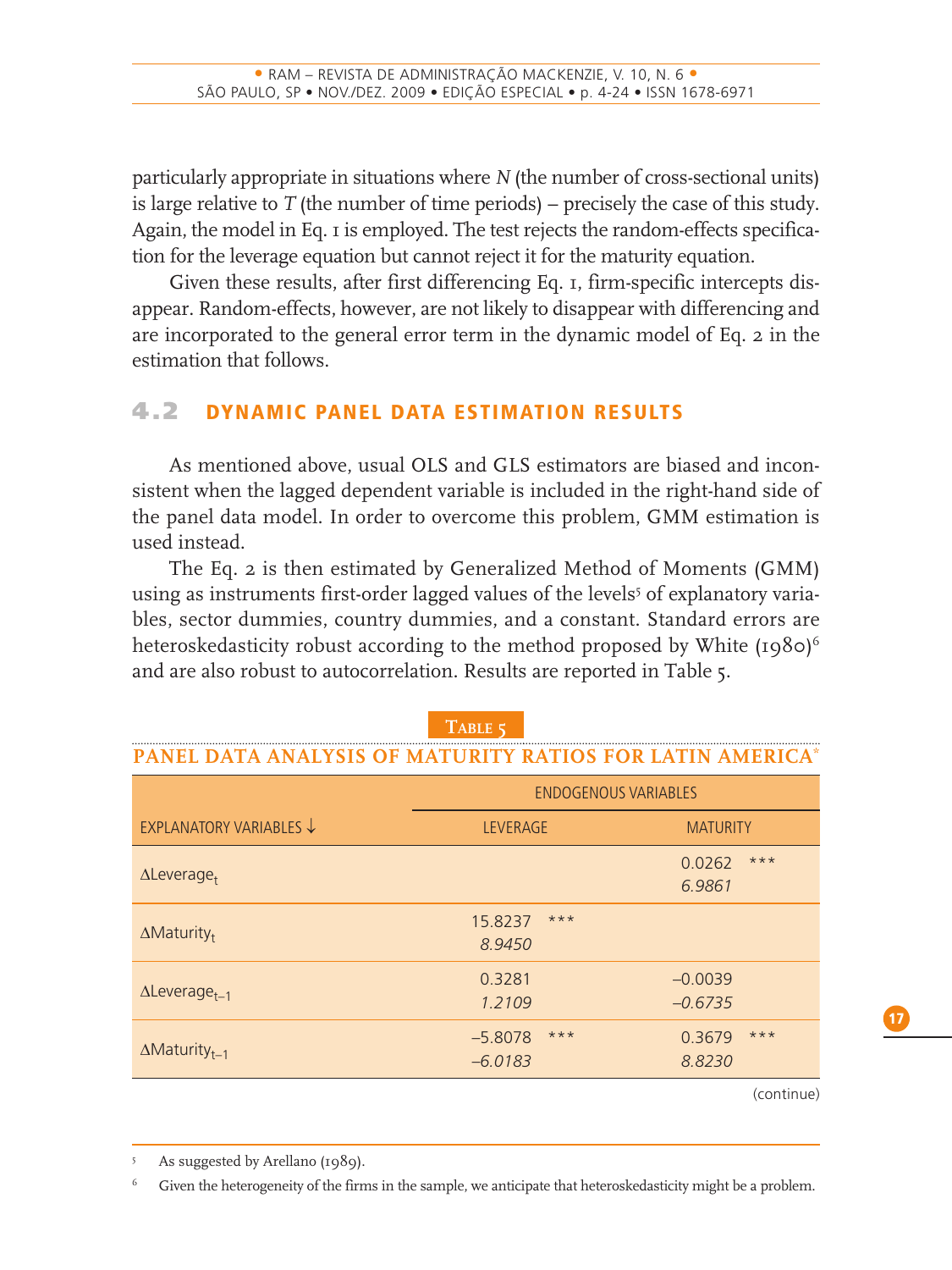#### **TABLE 5 (CONTINUATION)**

#### **PANEL DATA ANALYSIS OF MATURITY RATIOS FOR LATIN AMERICA\***

|                                                                                     | <b>ENDOGENOUS VARIABLES</b>                |                                         |        |  |  |  |
|-------------------------------------------------------------------------------------|--------------------------------------------|-----------------------------------------|--------|--|--|--|
| EXPLANATORY VARIABLES ↓                                                             | <b>LEVERAGE</b>                            | <b>MATURITY</b>                         |        |  |  |  |
| $\Delta$ Size $_1$                                                                  | $\star\star$<br>2.0690<br>2.5093           | $-0.1089$<br>$-2.6423$                  | $***$  |  |  |  |
| $\Delta$ Growth Opportunities $_1$                                                  | 0.3043<br>0.7780                           | $-0.0153$<br>$-0.6760$                  |        |  |  |  |
| $\Delta$ Profitability +                                                            | $-1.2305$<br>$-0.3338$                     | 0.1477<br>0.8179                        |        |  |  |  |
| $\Delta$ Business Risk $_{\dagger}$                                                 | 0.0005<br>1.3408                           | 0.0000<br>$-1.5770$                     |        |  |  |  |
| $\Delta$ Liquidity $_{\dagger}$                                                     | $-0.5759$<br>***<br>$-3.1660$              | 0.0329<br>2.5854                        | $***$  |  |  |  |
| $\Delta$ Tangibility +                                                              | $-5.6540$<br>$-1.3894$                     | 0.2333<br>1.1477                        |        |  |  |  |
| $\Delta$ Tax Effects $_1$                                                           | 0.0015<br>$***$<br>3.5933                  | $-0.0001$<br>$-3.9366$                  | $***$  |  |  |  |
| <b>Regulation Dummy</b>                                                             | $-0.0238$<br>$-0.1707$                     | 0.0018<br>0.2446                        |        |  |  |  |
| Number of Observations<br>Adjusted R <sup>2</sup><br>F-statistic<br>$F[df_1; df_2]$ | 3,305<br>$-0.0027$<br>0.1145<br>[10; 3294] | 3,305<br>0.0053<br>2.7712<br>[10; 3294] | $***$  |  |  |  |
| Sargan's Test Statistic (p-value) $\chi^2$ [df]                                     | 26.7493                                    | (0.986)                                 | $[45]$ |  |  |  |

\*First-differences model so that idiosyncratic firm-effects constant through time are eliminated. The model is estimated by Generalized Method of Moments (GMM) using as instruments first order lagged values of the levels of explanatory variables, industry dummies, country dummies, and a constant. Estimation in the period 1990-2002. "Latin America" refers to the pooling together of all firm-level data for Argentina, Brazil, Chile, Colombia, Mexico, Peru, and Venezuela. Endogenous Variables: Leverage = Long-Term Book Liabilities ÷ Book Equity; Maturity = Long-Term Debt ÷ Total Debt. Reported t-statistics are calculated using heteroskedasticity-robust standard errors (White) and are also robust to autocorrelation (Bartlett Kernel). *t-statistics in italic*; degrees of freedom in (brackets); p-values in (square brackets).

\*\* Significant at the 5% level.

\*\*\* Significant at the 1% level.

Source: Elaborated by the author.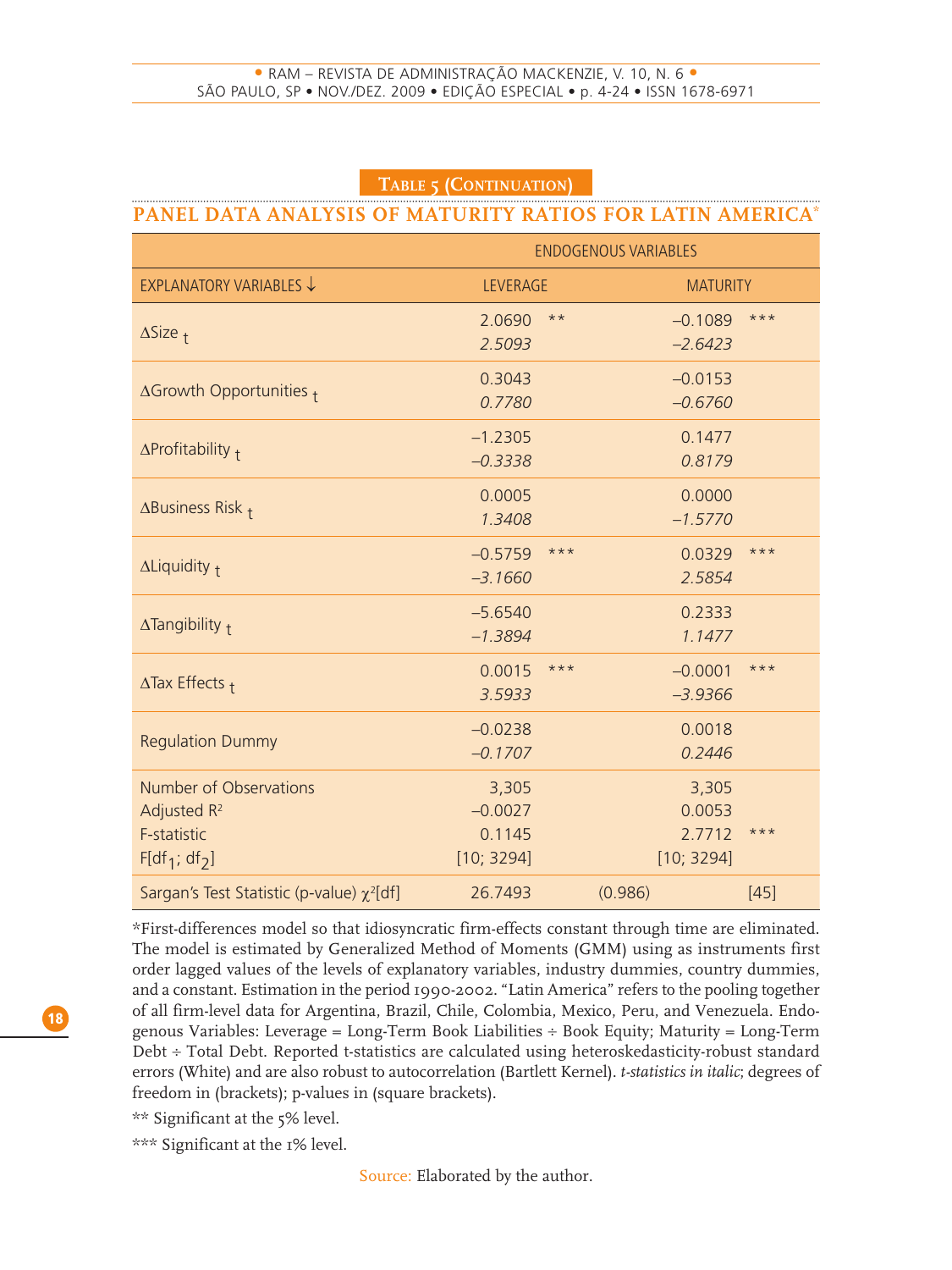One important issue when estimating via GMM is to make sure that the instrument set is adequate. Table 5 reports the Sargan's test statistic for the null hypothesis that moment restrictions are orthogonal. Results cannot reject the restrictions. Therefore, we conclude that the instrument set is valid.

The first empirical result is that both specifications explain very poorly both the leverage and the maturity of the sample. The maturity equation performs slightly better though. Another interesting result is that dynamic effects are significant for the maturity but not for the leverage equation. This indicates that firms face adjustment costs, albeit moderate, in the debt maturity decision, but not as much in the capital structure decision.

The result of most interest is the relationship between leverage and maturity as endogenous variables. Both are significantly positive determinants of each other in the Latin American sample. This finding indicates that these policy variables are likely *complements* instead of *substitutes*, contradicting the theoretical prediction suggested by Barclay, Marx, and Smith Jr. (2003). One possible explanation for this result is that, given the particular institutional and economic environments of Latin America, bigger firms in these markets (of which the listed companies of our sample are an example) obtain a financial advantage that allows them to use financing alternatives in their favor, thus reinforcing each other.

Regarding the remaining explanatory variables, Size is found significant and positive in the leverage equation and significantly negative in the maturity equation. Liquidity, on the other hand, as a significantly negative effect on leverage but a positive one in maturity (i.e., more liquid firms choose less and longer debt). Tax Effects are significantly positive in leverage and negative in maturity, indicating that more heavily taxed firms choose a higher level of indebtedness and shorter maturity, which is in line with the static-trade-off explanation of capital structure. The remaining variables are not significant. It is worth to underscore that the two variables pointed out by Barclay, Marx, and Smith Jr. (2003) as the major theoretical determinants of the joint decision, Growth Opportunities and the Regulation dummy, are not significant in any equation and sample.

#### **4.3 SENSITIVITY ANALYSES**

One question that emerges from the cross-country approach chosen in this paper is whether a single country may be driving the results. In order to check for the robustness of the findings, we apply Leamer's (1983) global sensitivity approach to the sample. We therefore re-estimate Eq. 6 dropping all observations of a given country at a time. We also check for the influence of a single year over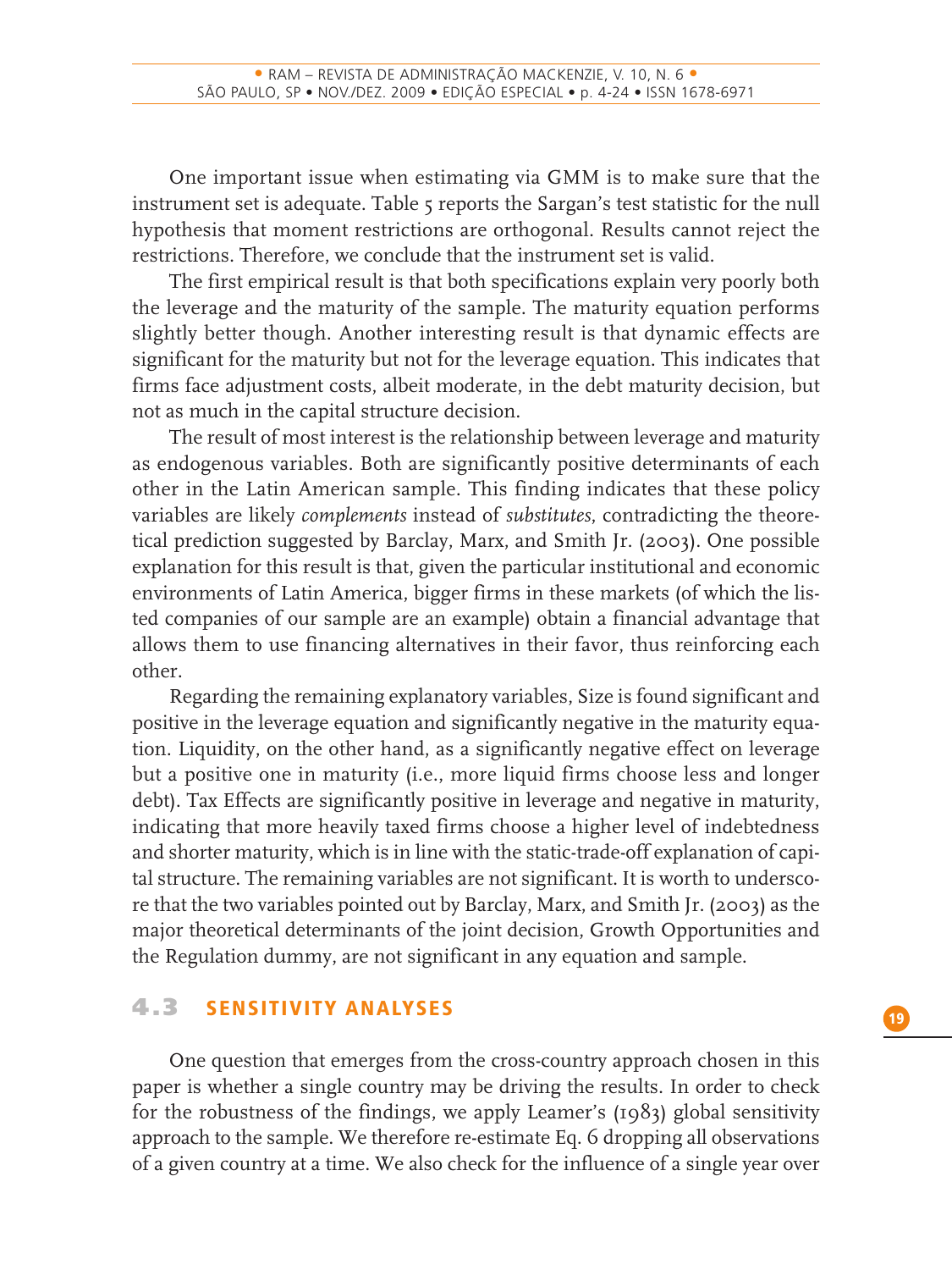the results by dropping all observations of a given year at a time, and that of a single industry by dropping all firms of an industry at a time. The results are reported in Figures 1 to 4.

Results of these sensitivity analyses in general support the robustness of the previous findings. Average coefficients for independent variables are similar to the results reported above, and so are the t-statistics. In particular, the significance is in general confirmed in the Leamer's histograms for those variables that are significant in the whole sample analysis presented in Table 5 (lagged leverage and lagged maturity, contemporaneous leverage and maturity, size, liquidity, and tax effects).

We therefore conclude that results reported in this paper are robust to the choice of countries, period, and industries covered.



Source: Elaborated by the author.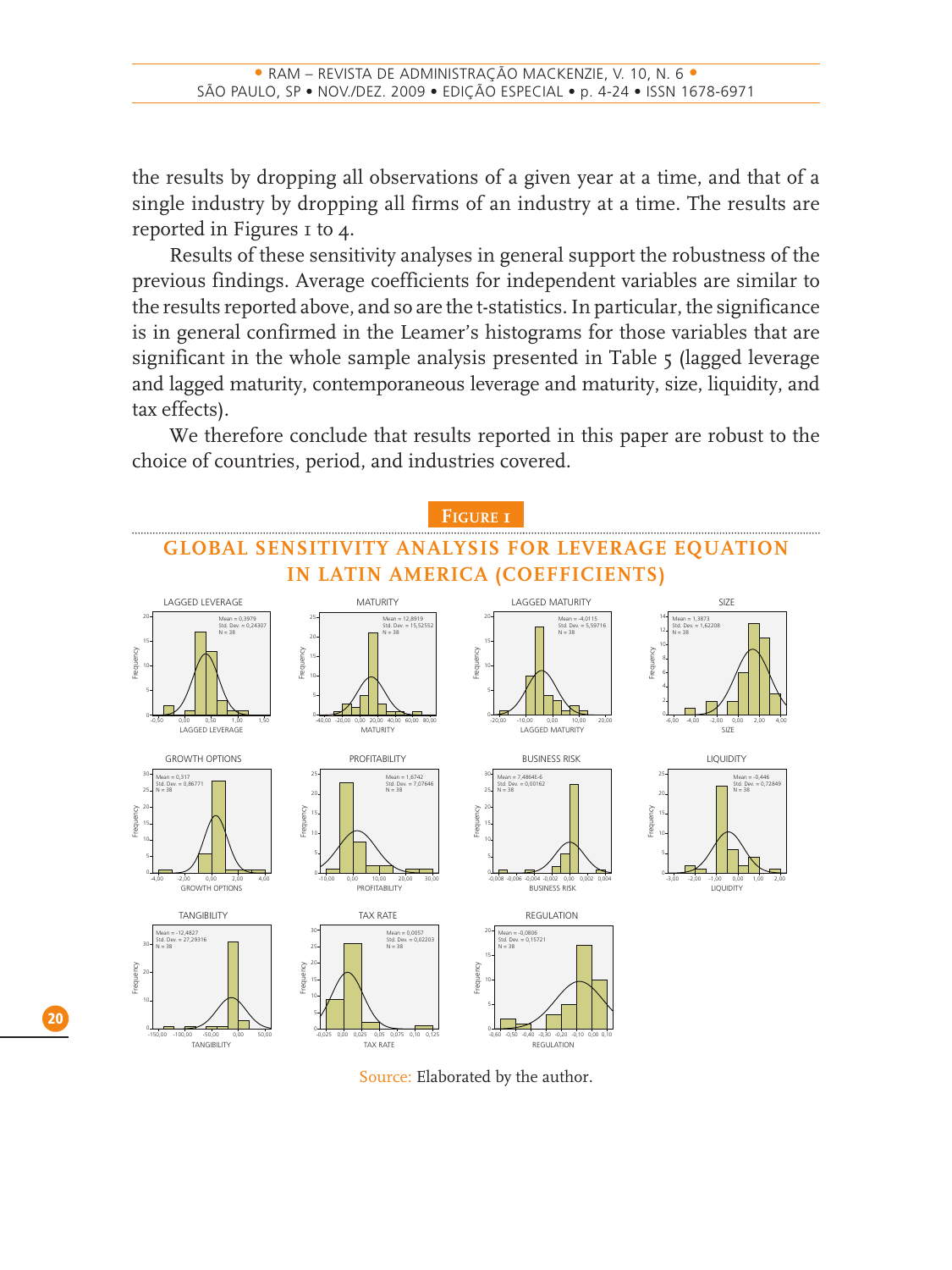

Source: Elaborated by the author.

**21**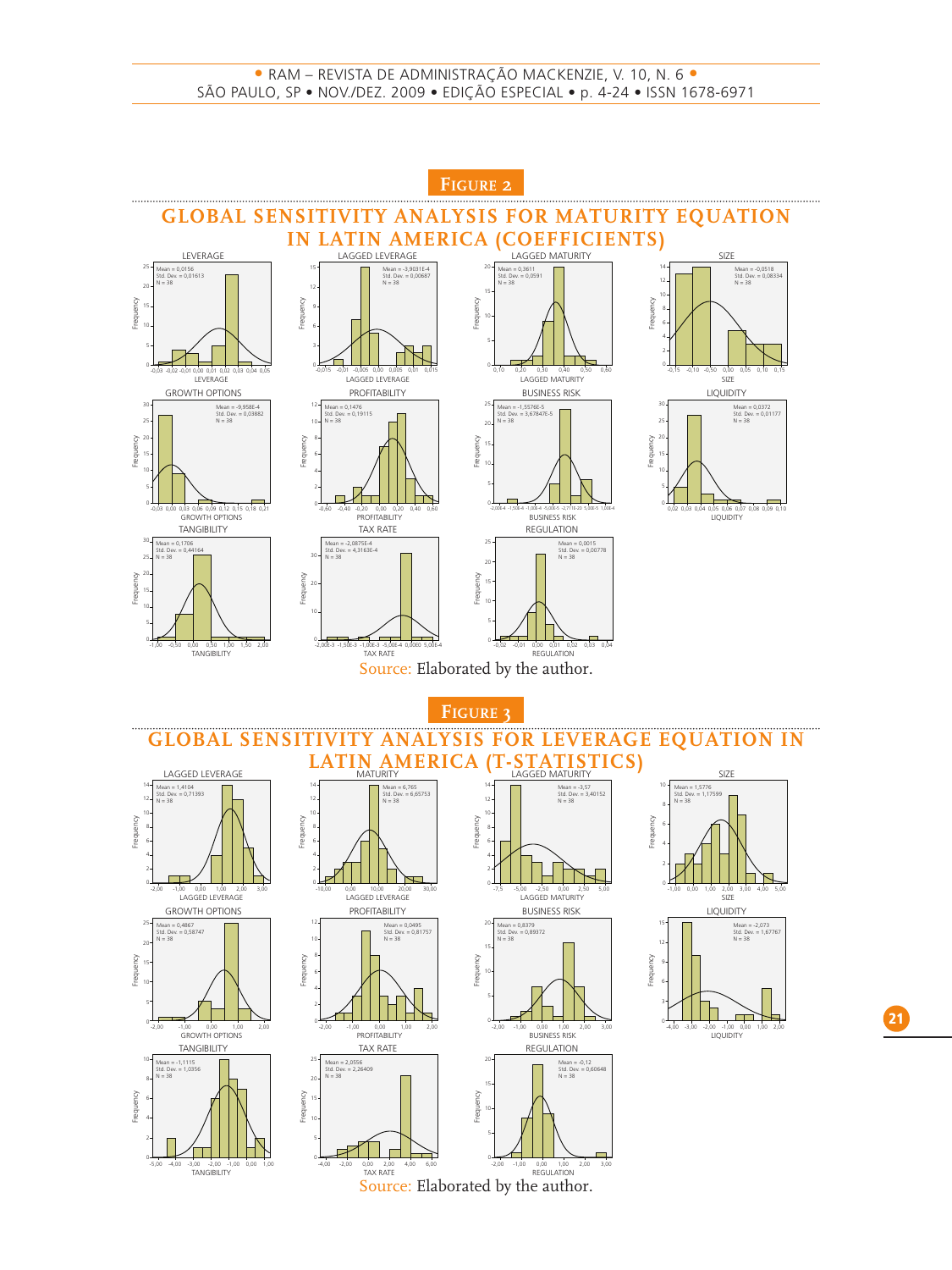

#### Source: Elaborated by the author.

# **5 CONCLUSIONS**

The aim of this paper is to investigate the choice between debt and equity simultaneously with the decision between short-and long-term debt for a large sample of firms from Latin America. To address this question, a sample of 986 non-financial firms from Latin America over a 14-year period is analyzed.

The empirical results support three main findings. First, cross-effects between capital structure and debt maturity suggest that these policy variables are likely complements in Latin America. Second, there is a substantial dynamic component in the determination of debt maturity, a factor that has been overlooked by previous research. Finally, firms face moderate adjustment costs towards their optimal maturity.

In spite of the results, the quality of measurement of the variables should be looked with some caution. As noted, accounting standards, financial market depth, and the degree of supervision on financial reporting may vary largely across countries which may harm the comparability of the results. Also, some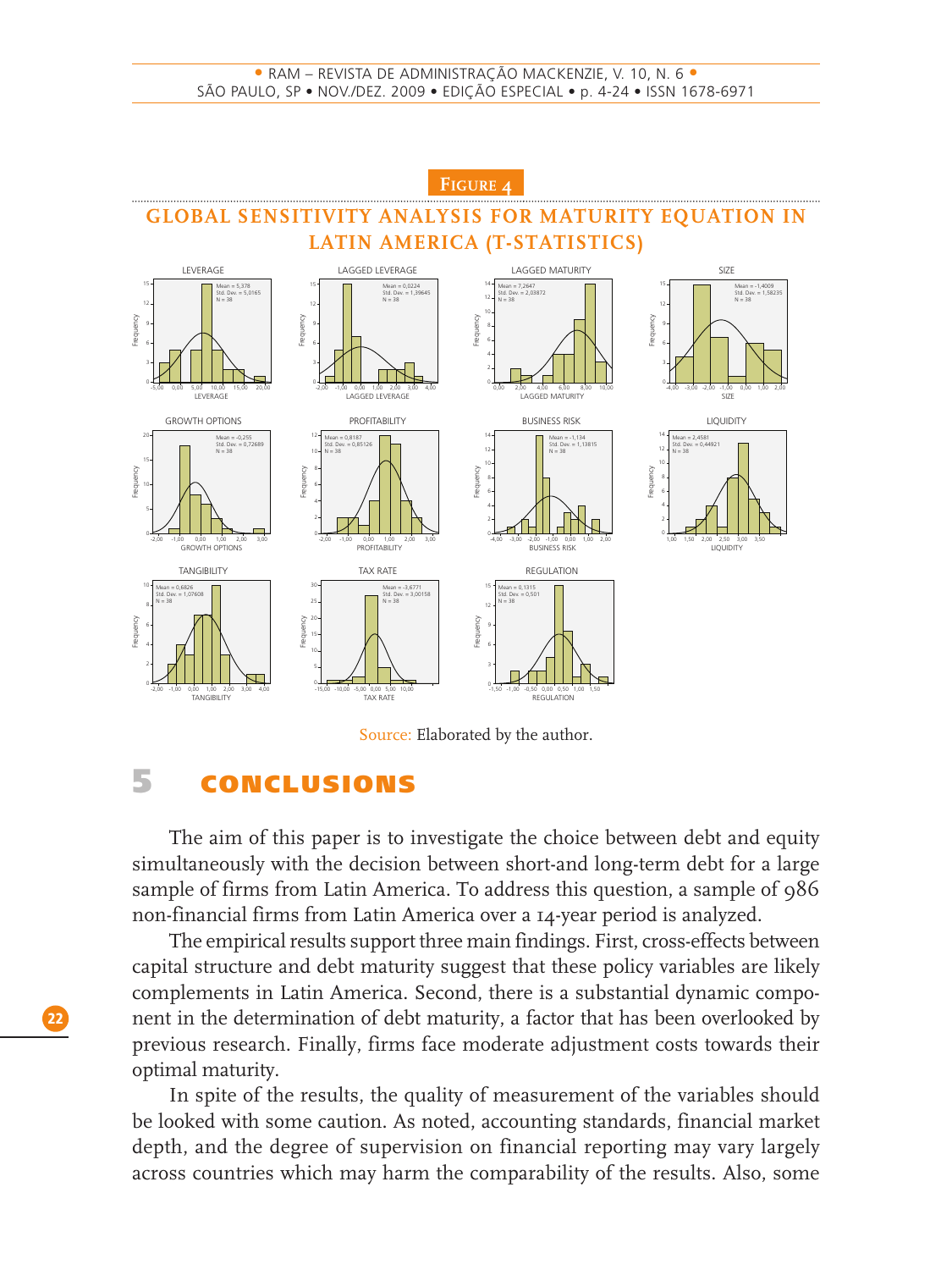truly exogenous variables are not available for this sample, and the exogeneity of other variables may be weak.

Some additional issues should be addressed to develop this study. First, the different privatization policies followed in these countries, which give rise to different corporate governance types. Second, the degree of development of the financial markets and the importance of the banking sector. Finally, an extension to small- and medium-sized unlisted firms, which differ with respect to agency and asymmetric information problems from large listed counterparts, giving rise to different financing sources.

# **REFERENCES**

AMIR, R. Supermodularity and complementarity in economics: an elementary survey. *Southern Economic Journal*, Chattanooga, v. 71, n. 3, p. 636-660, 2005.

ANDERSON, T. W.; HSIAO, C. Estimation of dynamic models with error components. *Journal of the American Statistical Association*, Alexandria, v. 76, n. 375, p. 598-606, 1981.

ANTONIOU, A.; GUNEY, Y.; PAUDYAL, K. The determinants of debt maturity structure: evidence from France, Germany and the UK. *European Financial Management*, Bognor Regis, v. 12, n. 2, p. 161-194, 2006.

ARELLANO, M. A note on the Anderson-Hsiao estimator for panel data. *Economics Letters*, Amsterdam, v. 31, n. 4, p. 337-341, 1989.

ARELLANO, M.; BOND, S. R. Some tests of specification for panel data: Monte Carlo evidence and an application to employment equations. *Review of Economic Studies*, London, v. 58, n. 2, p. 277-297, 1991.

BALTAGI, B. H. *Econometric analysis of panel data*. Chichester: John Wiley & Sons, 1995.

BARCLAY, M. J.; MARX, L. M.; SMITH JR., C. W. The joint determination of leverage and maturity. *Journal of Corporate Finance*, Amsterdam, v. 9, n. 1, p. 149-167, 2003.

DEMIRGÜÇ-KUNT, A.; MAKSIMOVIC, V. Institutions, financial markets, and firm debt maturity. *Journal of Financial Economics*, Rochester, v. 54, n. 3, p. 295-336, 1999.

ECONOMÁTICA. Economática Pro, Versión 2003.aug.18, São Paulo: Economática, 2003.

EROL, T. Strategic debt with diverse maturity in developing countries: industry-level evidence from Turkish Manufacturing. *Emerging Markets Finance and Trade*, Birmingham, v. 40, n. 5, p. 5-24, 2004.

FAN, J. P. H.; TITMAN, S.; TWITE, G. An international comparison of capital structure and debt maturity choices. *Social Sciences Research Network Working Paper*, n. 423483, 50 p. Disponível em: <http://ssrn.com/abstract=423483>. Accesso em: 21 out. 2008.

HALL, B. H.; CUMMINS, C. *TSP version 4.4 user's guide*. Palo Alto: TSP International, 1997.

HANSEN, L. P. Large sample properties of generalized method of moments estimators. *Econometrica*, Princeton, v. 50, n. 4, p. 1029-1054, 1982.

HSIAO, C. *Analysis of panel data*. Cambridge: Cambridge University Press, 1986.